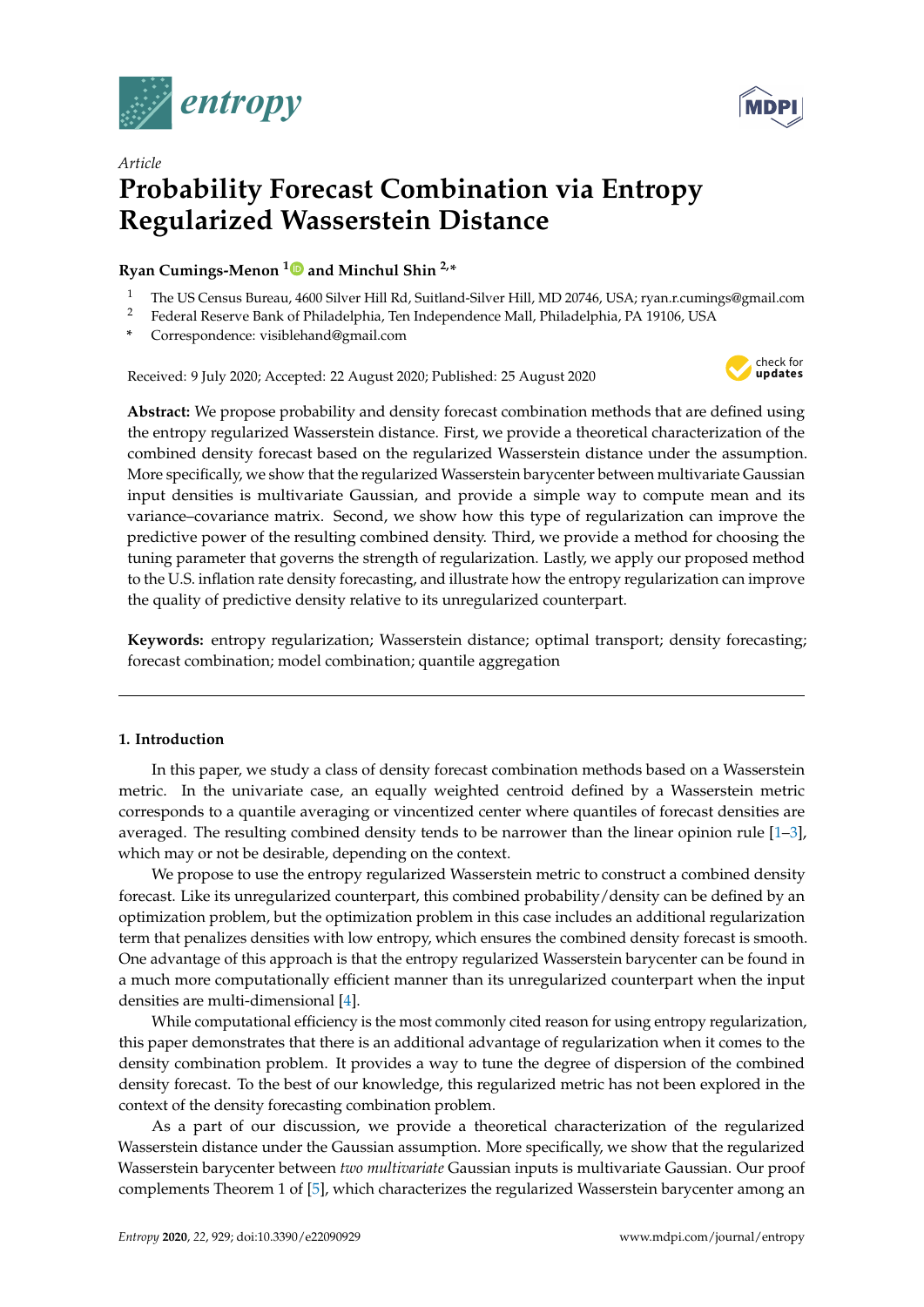*arbitrary number* of *univariate* normal densities. In addition, our result also provides a simple recursive equation that is guaranteed to converge to the variance–covariance matrix.

We proceed as follows. Section [2](#page-1-0) formulates a density forecast combination problem with a general metric. Several existing aggregation methods in the literature can be formulated with the choice of a specific metric within this unified framework. After discussing these existing approaches, we introduce our proposal of using the entropy regularized Wasserstein barycenter. Section [3](#page-3-0) provides theoretical results that describe the impact of entropy regularization on the combined density under a Gaussian assumption and discusses how this helps improve the quality of the combined density prediction. Section [4](#page-5-0) discusses how to set the strength of the entropy regularization in practice and shows that our proposed selection rule achieves a certain notion of optimality. Section [5](#page-6-0) provides an empirical exercise that illustrates how entropy regularization improves the quality of density prediction of the U.S. inflation rate relative to the unregularized combined density forecast. Section [6](#page-8-0) concludes the article.

## <span id="page-1-0"></span>**2. Regularized Wasserstein Barycenter for Density Forecast Combination**

This section introduces the density combination problem; see, for example [\[6\]](#page-16-4). We assume that agent  $i \in \{1,\ldots,N\}$  at time  $t \in \mathbb{N}_+$  provides a forecast of the density function  $p_{it} : \mathbb{R}^d \to \mathbb{R}_+$ , with distribution function denoted by  $P_{it}$ :  $\mathbb{R}^d \to \mathbb{R}_+$ , of the random variable  $y_{t+h}$  with  $h \in \mathbb{N}_+$ . We are interested in aggregating information contained in the *N* agents' forecasts to generate a better predictive distribution for *yt*+*<sup>h</sup>* .

Throughout the paper, we shall focus on density combinations that can be viewed as a type of average over probability densities. Specifically, those that can be defined as

<span id="page-1-1"></span>
$$
\overline{p}_t = \arg\min_{p_t \in \mathcal{P}} \sum_{i=1}^N D(p_{it}, p_t), \qquad (1)
$$

where  $D(p_i, p_j)$  is a measure of the discrepancy between the densities  $p_i$  and  $p_j$ . When  $D(\cdot)$  satisfies the usual properties of a distance metric, which is the case when  $D(\cdot)$  is defined as Euclidean or an unregularized Wasserstein metric, then  $\overline{p}_t$  is known as a Fréchet mean, which is a generalization of the average for real numbers. We will refer to  $\overline{p}_t$  as a barycenter to also encompass the more general case in which  $D(\cdot)$  is not a metric. As described in Equation [\(1\)](#page-1-1), we restrict our attention to the case in which  $\overline{p}_t$  is a density forecast with each input density having equal weight*,* which is known to perform quite well as a combination forecast [\[7\]](#page-16-5).

A specific choice of metric,  $D(p_i, p_j)$ , will lead to a different combined density,  $\overline{p}_t$ . Before introducing our proposed definition of  $D(\cdot)$ , the entropy regularized Wasserstein metric, the next two sections introduce choices for  $D(p_i, p_j)$  that lead to well-known density forecast combination methods.

#### *2.1. Equal-Weighted Linear Opinion Rule*

As a starting point let us consider  $D(p_i, p_j) := ||p_i - p_j||_2^2$ . Then, Equation [\(1\)](#page-1-1) becomes

$$
\overline{p}_t = \arg\min_{p_t \in \mathcal{P}} \sum_{i=1}^N \int (p_{it} - p_t)^2,\tag{2}
$$

which results in the following solution

$$
\overline{p}_t = \frac{1}{N} \sum_{i=1}^{N} p_{it}.
$$
\n(3)

This can be derived using the first-order condition with respect to  $p_t$ , which is  $\sum_{i=1}^{N} (p_{it} - \overline{p}_t) = 0$ .

This solution is known as the linear opinion rule with equal-weighting. This is the prototypical aggregation method both in the forecasting literature and in practice; see, for example [\[1\]](#page-16-0). This is a particularly tractable density combination method, as it is equivalent to a mixture density, and it has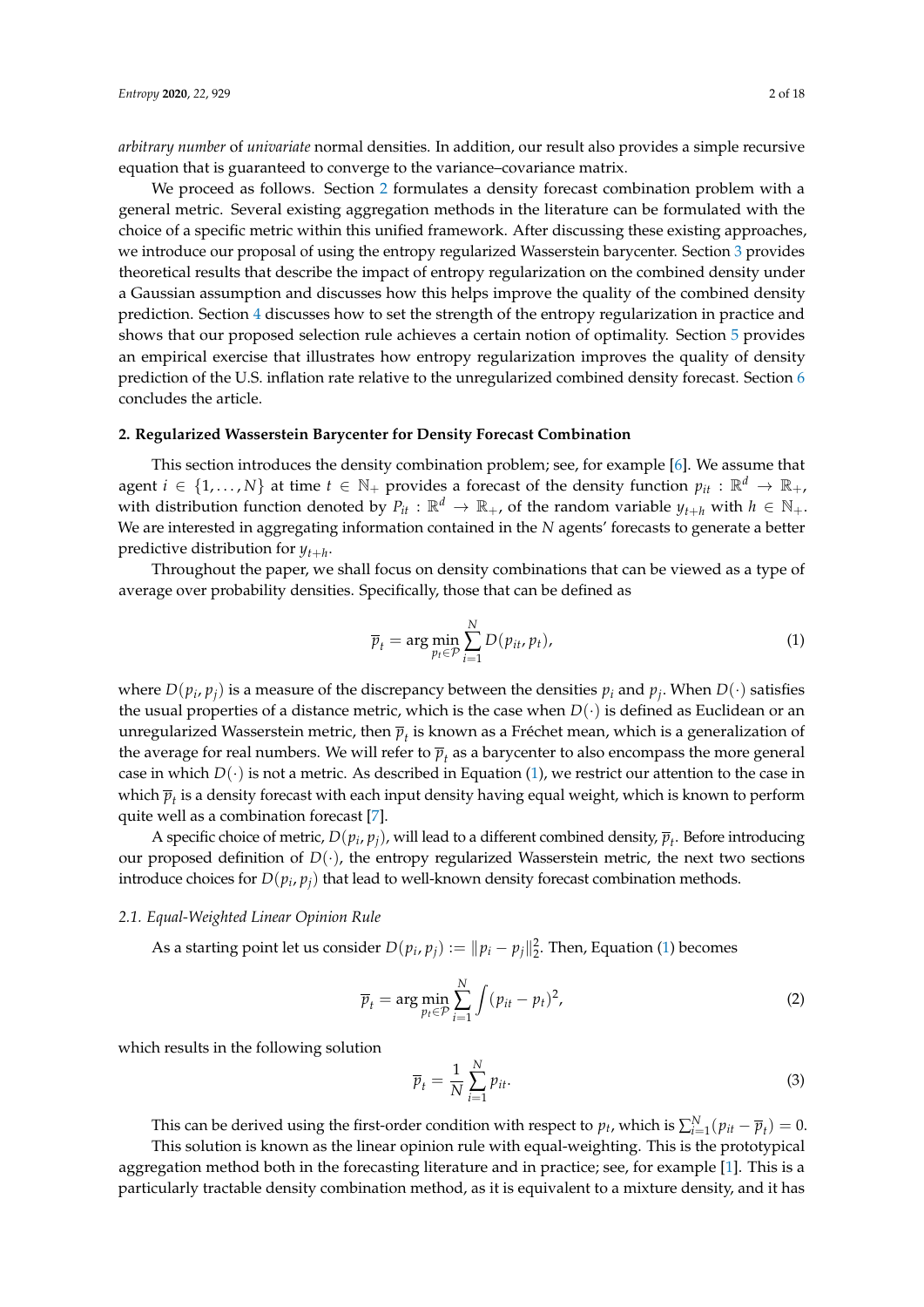the additional advantage of being computationally tractable to compute. However, one disadvantage is that it does not preserve the shape of the individual forecast densities. For example, when combining two uni-modal densities, the resulting solution is generally bi-modal.

#### *2.2. Quantile Aggregation and the Wasserstein Barycenter*

In this section we consider the case in which  $D(\cdot)$  is defined as the *p*-Wasserstein metric, which is defined as

<span id="page-2-0"></span>
$$
W_p(p_{it}, p_{jt}) = \left(\inf_{\varphi \in \Omega(p_{it}, p_{jt})} \int ||z_i - z_j||^p d\varphi(z_i, z_j)\right)^{1/p}, \tag{4}
$$

where  $\Omega(p_{it}, p_{jt})$  is the set of all joint distributions  $\varphi(z_i, z_j)$  that have marginal densities given by  $p_{it}$ and  $p_{it}$ , respectively. Formally, we write

$$
\Omega(p_{it}, p_{jt}) = \left\{ \varphi : \mathbb{R}^d \times \mathbb{R}^d \to \mathbb{R}^1_+ | \forall A \subset \mathbb{R}^d, \, \varphi(A, \mathbb{R}^d) = p_{it}(A) \text{ and } \varphi(\mathbb{R}^d, A) = p_{jt}(A) \right\}.
$$
 (5)

In other words, each  $\varphi \in \Omega(p_{it}, p_{it})$  is a coupling between the distributions  $p_{it}$  and  $p_{it}$ . In the optimal transport literature, the minimizer of [\(4\)](#page-2-0) is also known as the optimal transport plan. This is because, for any  $A$ ,  $B\subset\mathbb{R}^d$ ,  $\varphi(A,B)$  can be interpreted as the amount of mass that is moved from  $A$ to *B* in order to minimize  $E([z_i - z_j||_p^p)$  where  $z_i \sim p_{it}$  and  $z_j \sim p_{jt}$ . For more detail on the field of optimal transport, see [\[8,](#page-16-6)[9\]](#page-16-7).

A special case of this Wasserstein barycenter has a close relation to a recently proposed probability/density forecast combination method in the forecasting literature. More specifically, suppose that input densities are univariate, and  $\overline{p}_t$  is defined as the squared Wasserstein metric, denoted by  $D(\cdot) := W_2^2(\cdot)$ ; in this case, we have

$$
\overline{P}_t^{-1}(\tau) = \frac{1}{N} \sum_{i=1}^{N} P_{it}^{-1}(\tau), \quad \text{for all } \tau \in (0, 1), \tag{6}
$$

where  $P_{it}^{-1}(\cdot)$  and  $\overline{P}_t^{-1}$  $t_t^{-1}(\cdot)$  are the quantile function of agent *i* and of the combination method, respectively. This forecast aggregation rule is also known as "quantile aggregation" or "Vincentized distribution" [\[2](#page-16-8)[,3](#page-16-1)[,10\]](#page-16-9). We prefer the representation of Equation [\(1\)](#page-1-1) because this definition can be easily extended to higher dimensional densities or mixed data types (e.g., when some inputs are continuous and others are discrete) unlike quantile aggregation.

The Wasserstein barycenter is known to preserve the shape of input densities, such as log-concavity [\[11\]](#page-16-10). For example [\[12\]](#page-16-11) show that the Wasserstein barycenter of the inputs,  $N(\mu_1, S_1)$  and *N*( $\mu_2$ , *S*<sub>2</sub>), is *N*(( $\mu_1 + \mu_2$ )/2, *S*), where *S* is the solution of,

$$
S = \left(S^{1/2}S_1S^{1/2}\right)^{1/2}/2 + \left(S^{1/2}S_2S^{1/2}\right)^{1/2}/2; \tag{7}
$$

see also [\[13\]](#page-16-12). This is different than the linear opinion rule, which leads to a mixture of two normal densities with mean  $(\mu_1 + \mu_2)/2$  and variance  $\frac{\sigma_1^2 + \sigma_2^2}{2} + \frac{(\mu_1 - \mu_2)^2}{4}$  $\frac{(\mu_2)}{4}$ , which, in contrast, can be expected to be bi-modal whenever  $\mu_1 \neq \mu_2$ .

Another difference between these two aggregation methods is that the variance of the Wasserstein barycenter is smaller than that of the combined density resulting from a linear opinion rule. This holds for a more general class of input densities as shown in [\[2\]](#page-16-8) in the univariate case. Of course, a narrow (i.e., sharp) predictive density can be good or bad depending on the underlying distribution of the target variable. It may be desirable to have an ability to flexibly adjust the dispersion of the combined density.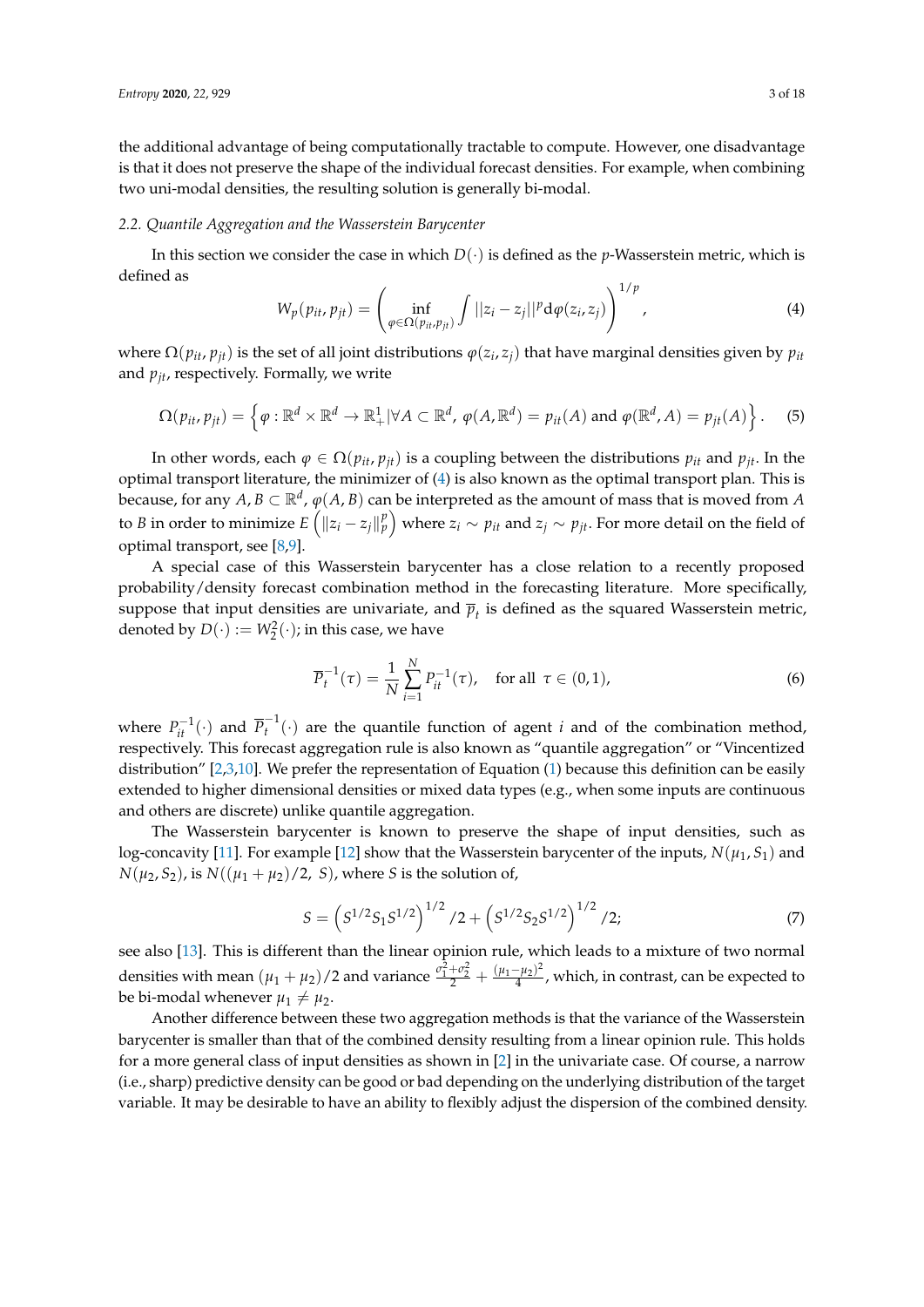#### *2.3. Regularized Wasserstein Barycenter*

Now, we turn to our proposal. In this paper, we use a regularized Wasserstein distance [\[14](#page-16-13)[,15\]](#page-16-14) to combine individual probability forecasts. The regularization term used in this approximation of the Wasserstein metric is given by the negative differential entropy, which, when  $\varphi$  is an absolutely continuous measure, we will define as,  $h(\varphi) = \int_{\mathbb{R}^d \times \mathbb{R}^d} \log \left( \frac{\mathrm{d}\varphi}{\mathrm{d}\lambda} \right)$ d*λ*  $\big)$  d $\varphi$ , where  $\lambda$  is the Lebesgue measure, and infinity otherwise. We will use  $h(\varphi)$  to define the regularized Wasserstein metric as

<span id="page-3-1"></span>
$$
W_{p,\gamma}(p_{it}, p_{jt}) = \left(\inf_{\varphi \in \Omega(p_{it}, p_{jt})} \int ||z_i - z_j||^p d\varphi(z_i, z_j) + \gamma h(\varphi) \right)^{1/p}, \tag{8}
$$

where  $\gamma > 0$  controls a strength of regularization. Note that  $\varphi$  is constrained by the same two marginal restrictions as its unregularized counterpart, as described in the definition of  $\Omega(p_{it}, p_{it})$ . This form of regularization is originally introduced by [\[14\]](#page-16-13) in order to estimate the Wasserstein metric in a computationally efficient manner using the iterative proportional fitting procedure (IPFP) provided  $by [16]$  $by [16]$ .

When  $\gamma = 0$ , there is no regularization, so we have  $W_{p,0}(p_{it}, p_{jt}) = W_p(p_{it}, p_{jt})$ . One can also show that the optimal coupling, say  $\varphi_\gamma^\star$ , satisfies  $\lim_{\gamma\to 0^+}\varphi_\gamma^\star=\varphi_0^\star$  when  $\varphi_0^\star$  is uniquely defined, and otherwise this limiting value is given by the element of the set of optimal unregularized couplings with maximum entropy [\[15\]](#page-16-14). Higher values of  $\gamma$  place more weight on the second term in the objective function, which results in optimal couplings that are smoother and more dispersed than their unregularized counterparts.

Defining  $D(p_{it}, p_{jt})$  by  $W^2_{2,\gamma}(p_{it}, p_{jt})$  results in the combined density

$$
\overline{p}_t = \arg\min_{p_t \in \mathcal{P}} \sum_{i=1}^N W_{2,\gamma}^2(p_{it}, p_{jt}), \qquad (9)
$$

which is known as the regularized Wasserstein barycenter. The authors of [\[4\]](#page-16-2) provided a generalization of the IPFP procedure to find this barycenter that is more computationally efficient than the unregularized case. While computational efficiency is the commonly cited reason for using entropy regularization, as we will see in the later sections, our motivation for regularization is not entirely computational.

For the rest of the paper, we study this regularized Wasserstein barycenter, which is  $\overline{p}_t$  defined in Equation [\(1\)](#page-1-1) using [\(8\)](#page-3-1). First, we present analytical results under a parametric assumption that broadens our understanding about the role of the regularization in forecast density combination. Then, we discuss how one can empirically choose the strength of the regularization that would achieve a certain notion of optimality.

#### <span id="page-3-0"></span>**3. Analytical Results: The Impact of Entropy Regularization**

In this section we provide analytical results that describe the impact of entropy regularization on the shape of the barycenter. To better compare this barycenter with its unregularized counterpart in the Gaussian case, as defined above, we will focus on the regularized barycenter when  $p_1$  and  $p_2$  are *d*-dimensional multivariate Gaussians ( $d \geq 1$ ). The regularized Wasserstein barycenter in this case is defined as

<span id="page-3-2"></span>
$$
\overline{p} \in \arg\min_{q} \left( W_{\gamma}^{2}(p_{1}, q) + W_{\gamma}^{2}(p_{2}, q) \right). \tag{10}
$$

The following theorem completely characterizes the resulting barycenter in this case. Like the unregularized case, the theorem shows that regularization does not impact the mean of the barycenter; however, it does have an impact on its variance–covariance matrix.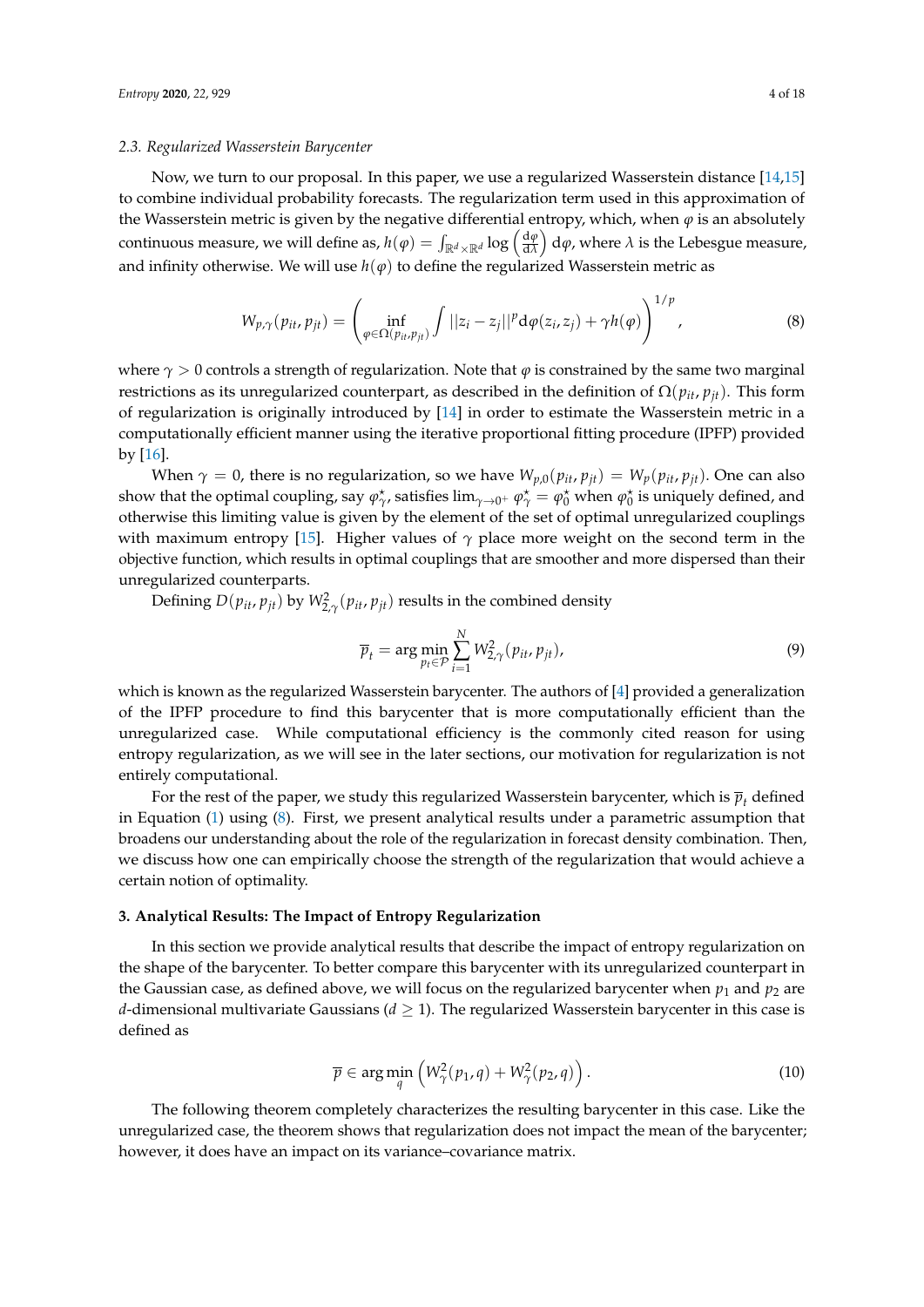**Theorem 1.** Let  $p_1$  and  $p_2$  be Gaussian density functions with means  $\mu_1, \mu_2 \in \mathbb{R}^d$ , and variance matrices,  $S_1, S_2 \in \mathbb{R}^{d \times d}.$  The regularized Wasserstein barycenter between  $p_1$  and  $p_2$  is given by the density function of  $N(\mu_B, S_B)$ , where  $\mu_B \in \mathbb{R}^d$  and  $S_B \in \mathbb{R}^{d \times d}$  are defined by,

$$
\mu_B := (\mu_1 + \mu_2)/2
$$
  
\n
$$
S_B := (V/\gamma + I)^{-1} (V/2 + I\gamma/2 + S_2) (V/\gamma + I)^{-1}
$$
  
\n
$$
= (-V/\gamma + I)^{-1} (-V/2 + I\gamma/2 + S_1) (-V/\gamma + I)^{-1},
$$

 $\omega$ here  $V \in \mathbb{R}^{d \times d}$  is the unique symmetric matrix that satisfies these equalities and  $-I\gamma < V < I\gamma.$ Also, the iterates of the following series converge to V when  $V^{(0)} := \textbf{0}_{d \times d}$ ,

$$
V^{(k+1)} = S_2 - S_1 + S_1 \left( S_1 + I\gamma/2 - V^{(k)}/2 \right)^{-1} S_1 - S_2 \left( S_2 + I\gamma/2 + V^{(k)}/2 \right)^{-1} S_2.
$$

The proof of this result is included in the Appendix [A.](#page-9-0) We prove a slightly more general version of the theorem where the objective function in Equation [\(10\)](#page-3-2) is a weighted average of  $W^2_\gamma(p_1, q)$  and  $W^2_\gamma(p_2, q)$ . The proof first derives a system of equations that characterizes the barycenter in the case in which the regularized barycenter is Gaussian. Afterward, a fixed point theorem provided by [\[17\]](#page-16-16) for mappings on partially ordered sets is used to show that this system has a unique solution, and this, along with convexity of Equation [\(10\)](#page-3-2), implies the regularized barycenter is Gaussian.

Now, we discuss our theoretical results and their implication to the density forecast combination problem.

**Remark 1.** *(on location). Regularization does not affect the mean of the resulting barycenter, which is a property that may not hold in the more general setting that does not include a normality assumption. For example, suppose the domain of p is* [0, 1], *and*  $E_{x\sim p}(x) \neq 1/2$ , *and consider the barycenter between p and* itself. For any fixed density function q, the optimal coupling of the optimization problem that defines  $W_\gamma^2(p,q)$ *converges to*  $d\varphi(z_1, z_2)/d\lambda = q(z_1)p(z_2)$ , as this is the coupling with maximum entropy that has marginals *given by q* and *p*; see for example, [\[15\]](#page-16-14). However, the negative entropy of  $d\varphi(z_1, z_2)/d\lambda = p(z_2)$ , is less *than or equal to that of*  $d\varphi(z_1, z_2)/d\lambda = q(z_1)p(z_2)$ *, for any such fixed density q. We can also ensure these couplings are feasible by defining q to be a uniform density function, so we have*  $\lim_{\gamma \to \infty} q = 1$ . *This implies that*  $\lim_{\gamma\to\infty} E_{x\sim q}(x) = 1/2$ , *regardless of the*  $E_{x\sim p}(x)$ . *Since the unregularized density is given by*  $q = p$ , *and*  $E_{x\sim p}(x) \neq 1/2$ , *the regularization parameter does impact the mean of the barycenter.* 

**Remark 2.** *(on dispersion) Regularization tends to smooth the resulting barycenter, leading to a more dispersed combined density. To understand this point, let us consider a simple example below.*

**Example 1.** *Consider a case with univariate*  $p_{it} = N(\mu_{it}, \sigma^2)$  and  $N = 2$ . *Then, the original Wasserstein barycenter (quantile averaging) is*  $\overline{p}_t = N((\mu_{1t}+\mu_{2t})/2,\ \sigma^2).$  *On the other hand the regularized Wasserstein barycenter is*  $\overline{p}_t(\gamma) = N((\mu_{1t} + \mu_{2t})/2, \sigma^2 + \gamma/2).$ 

As this case exemplifies the strength of the regularization controls a dispersion of the combined density. The heavier the regularization the greater dispersed (or, the smoother) density we obtain. This result highlights that the entropy regularization offers an extra flexibility to control the dispersion of the combined density. In the next section, we propose a data-driven way to select the value of *γ*, the strength of the regularization.

**Remark 3.** *The normality assumption that we made to obtain the closed-form solution for the barycenter is not needed in practice. The regularized barycenter of probability/density forecasts is well-defined and computationally tractable for a broader context. One can have multiple inputs, non-Gaussian densities, discrete/continuous/mixed distribution. This includes many interesting and empirically relevant situations in economic forecasting such as*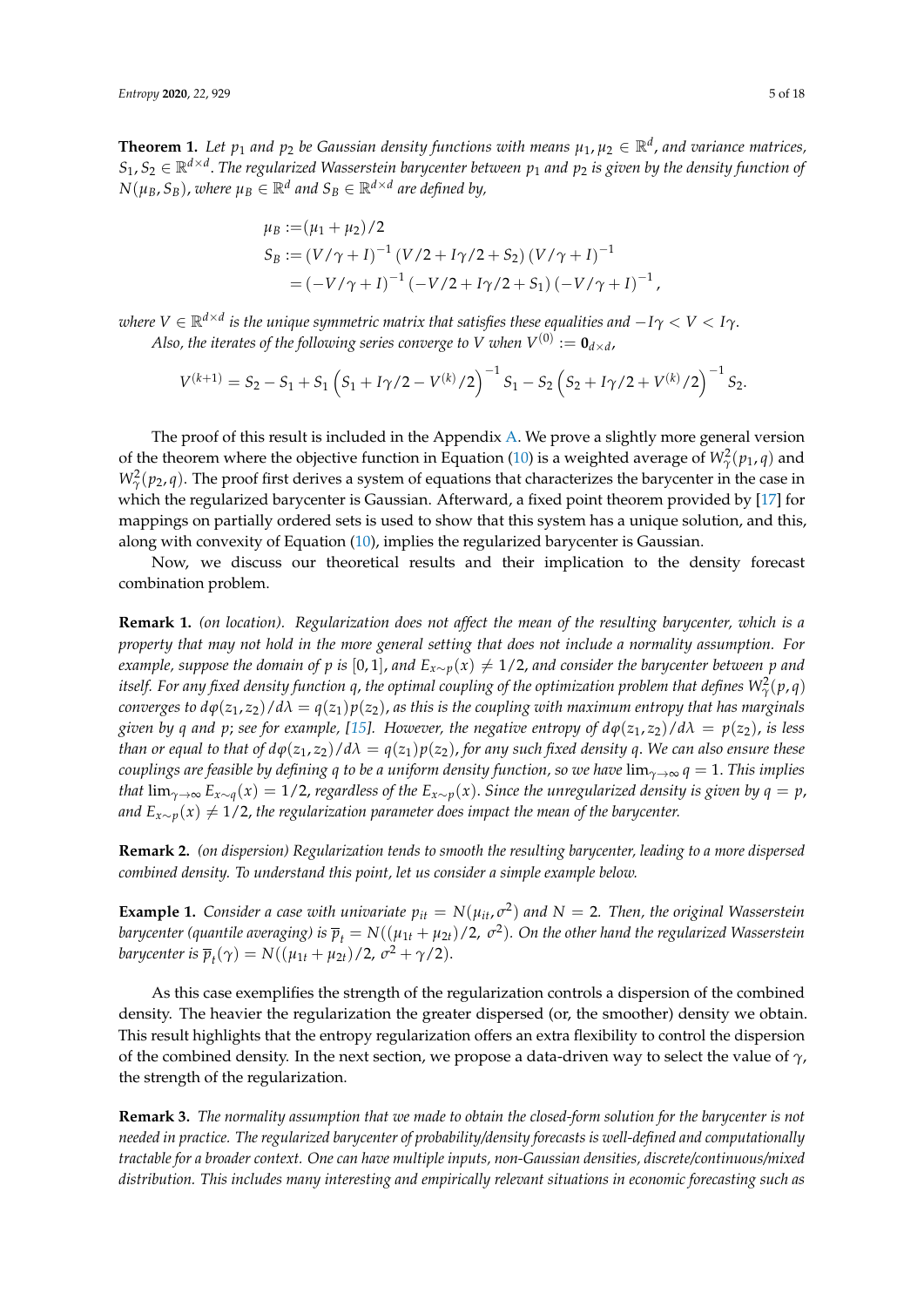*macroeconomic and financial forecasting. The efficient computation of the regularized Wasserstein distance and barycenter with non-Gaussian input densities is still an active area of research. There is a large literature on computing the regularized barycenter in practice; see for example [\[4](#page-16-2)[,18](#page-16-17)[–23\]](#page-16-18).* 

**Remark 4.** *During the review process for this paper, we became aware of a similar result that was proved independently of ours by [\[5\]](#page-16-3). There are two primary differences between these results. First, our result provides the regularized barycenter between two multivariate normal densities, while Theorem 1 in Janati et al. (2020a) provides the barycenter between an arbitrary number of univariate normal densities. Second, our result also provides a recursive formula to compute the variance–covariance matrix of the barycenter, which guarantees a convergence to a desired solution. We appreciate one of referees who pointed out relevant papers.*

*There have also been a number of recent results on a few related barycenters, including those that are modified to avoid the increase in the dispersion of the barycenter caused by regularization using one of the following two techniques. First, a Kullback–Leibler divergence penalty term can be used, with a reference measure given by the product of the input densities, rather than differential entropy. Second, a technique known as debiasing can also be used. For example, the remaining results in [\[5\]](#page-16-3), as well as the results provided by [\[24,](#page-16-19)[25\]](#page-16-20)*, *characterize these types of regularized Wasserstein barycenters between Gaussian densities. In contrast to the barycenter we consider, which can be viewed as the original discrete entropy regularized Wasserstein barycenter in the limit as the number of bins diverges, increasing the regularization parameter of these alternative barycenters either decreases or does not change the variance of the barycenter.*

## <span id="page-5-0"></span>**4. On Choosing the Strength of the Regularization**

This section discusses how to choose the strength of the penalization. Our empirical strategy is to select  $\gamma$  by the value that most accurately fits the observed data. To economize our notation we restrict our discussion to the 1-step-ahead prediction (i.e.,  $h = 1$ ). To do so, we regard the regularized barycenter computed at time *t*,  $\overline{p}_t$ , as a predictive likelihood for  $y_{t+1}$ . This predictive likelihood interpretation of the barycenter can be formally justified by the principal-agent framework similar to the one developed by [\[26\]](#page-16-21). Suppose we have collected the regularized barycenters and the realized value of the target variable from the initial period  $(1)$  to present  $(t)$ . We write this collection as  $\mathcal{I}_t$ . Then, we can define a maximum likelihood estimator for  $\gamma$  at *t* with  $\mathcal{I}_t$  as

<span id="page-5-1"></span>
$$
\widehat{\gamma}_{1:t}^{mle} \in \arg\max_{\gamma \ge 0} \sum_{\tau=1}^{t-1} \log \overline{p}_{\tau}(y_{\tau+1}; \gamma), \tag{11}
$$

and the combined density prediction for  $y_{t+1}$  at time *t* is

$$
\widehat{p}(y_{t+1}|\mathcal{I}_t) = \overline{p}_t(y_{t+1}; \widehat{\gamma}_{1:t}^{mle}).
$$
\n(12)

There is a notion in which this combined density with  $\hat{\gamma}$  is optimal. Suppose that  $y_t \sim_{i.i.d.} p^*(y)$ , and assume that forecasters report a sequence of predictive densities,  $p_i(y)$  for  $y_t$ ,  $t = 1, 2, \ldots, T$  and  $i=1,2,\ldots,N.$  These forecasts are reported before the realization of  $y_t$ , and the barycenter  $\overline{p}(y;\gamma)$  is defined by  $p_i(y)$ 's and  $\gamma > 0$ . Then, the following can be shown under regularity conditions,

$$
\frac{1}{T} \sum_{t=1}^T \log \overline{p}(y_t; \gamma) \to_p \int \log \overline{p}(y; \gamma) p^*(y) dy \quad \text{as } T \to \infty,
$$

for  $\gamma \in \Gamma \in \mathbb{R}_+$ . In turn, a maximizer of the left-hand-side term also converges to the maximizer of the right-hand-side term, which is a minimizer of

$$
KL(\overline{p}(y; \gamma), p^*(y)) = -\int \log \overline{p}(y) p^*(y) dy + \int \log(p^*(y)) p^*(y) dy.
$$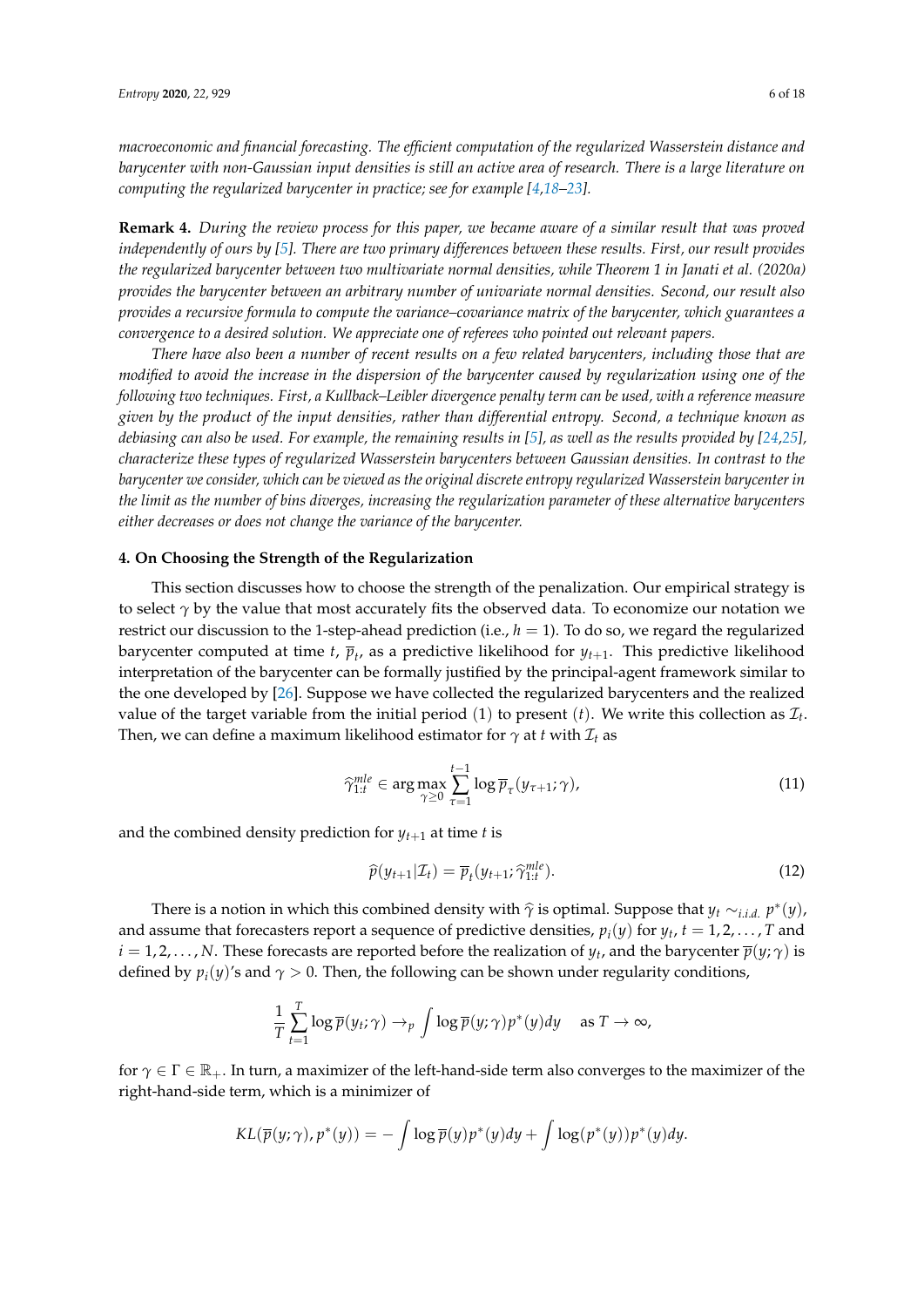Therefore,  $\hat{\gamma}$  converges to the pseudo-true parameter that minimizes Kullback–Leibler (KL) divergence from the regularized barycenter to the true data generating process. In other words, we find  $\gamma$  that makes the resulting barycenter close to the true data generating process in the limit. This asymptotic thought experiment can be justifiable under quite general conditions, allowing for a range of serial dependence in  $y_t$  as well as a flexible form of the regularized Wasserstein barycenter implied by  $p_{i,t-1}(y_t)$ 's. We can operationalize this by recognizing that  $\overline{p}_{t-1}(y;\gamma)$  can be viewed as a predictive likelihood for *y<sup>t</sup>* formed at time *t* − 1. Then, quasi-MLE theory can be invoked, e.g., [\[27](#page-16-22)[,28\]](#page-16-23). We provide a simple example in which the true data generating process follows the autoregressive (AR) process.

**Example 2.** *Suppose that forecaster 1 and 2 use mean-zero Gaussian AR(1) process to construct their density prediction. The two forecasts differ only by the mean reversion parameter. That is, the means of predictive distribution for forecaster* 1 and 2 are  $\mu_{1t} = \rho_1 y_{t-1}$  and  $\mu_{2t} = \rho_2 y_{t-1}$ , respectively. Based on our theory in the previous section, the barycenter is  $\overline{p}_{t-1}(y;\gamma)=N(\overline{\mu}_t, \sigma^2+\gamma/2)$  where  $\overline{\mu}_t=(\mu_{1t}+\mu_{2t})/2$ , and the log *density of the regularized barycenter at*  $\tau$  *for*  $y_{\tau+1}$  *is* 

$$
\log(\overline{p}_{\tau}(y_{\tau+1};\gamma)) = -1/2 \log(2\pi) - 1/2 \log(\sigma^2 + \gamma/2) - 1/2 \left(\frac{y_{\tau+1} - \overline{\mu}_{\tau+1}}{\sqrt{\sigma^2 + \gamma/2}}\right)^2,
$$
 (13)

*and the ML estimator for γ at time t is*

$$
\widehat{\gamma}_{1:t}^{mle} \in \arg\max_{\gamma \ge 0} \sum_{\tau=1}^{t-1} \left( -1/2 \log(2\pi) - 1/2 \log(\sigma^2 + \gamma/2) - 1/2 \left( \frac{y_{\tau+1} - \overline{\mu}_{\tau+1}}{\sqrt{\sigma^2 + \gamma/2}} \right)^2 \right), \tag{14}
$$

*which leads to*

$$
\widehat{\gamma}_{1:t}^{mle} = 2 \times \max \left( \frac{1}{(t-1)} \sum_{\tau=1}^{t-1} (y_{\tau+1} - \overline{\mu}_{\tau+1})^2 - \sigma^2, 0 \right). \tag{15}
$$

*Now, suppose that the actual data generating process is*

$$
y_t = \rho_* y_{t-1} + v_t, \quad v_t \sim_{i.i.d.} N(0, \sigma_*^2).
$$
 (16)

*When the simple average of both forecasters' autoregressive parameter equals*  $ρ_∗$ *, the ML estimate for*  $γ$ depends on the true conditional variance, σ $_{*}$ , and forecasters' conditional variance. If the sample variance is *larger than that of the forecasters, then γ is chosen so that the resulting regularized barycenter has the same variance as the sample variance. On the other hand, if the sample variance is smaller than that of the forecasters, then γ is set to* 0*. Note that there is an asymmetry in adjusting the variance of the barycenter. This is natural in that the regularization only makes the resulting density smoother. In practice, this may not be a problem if the practitioner's concern is the combined density being too sharp (e.g., relative to the linear opinion rule).*

*Note that*  $\widehat{\gamma}^{mle}_{1:t}$  converges in probability to  $\gamma_{\infty} = 2 \max(\sigma^2_* - \sigma^2, 0)$ . The KL divergence between  $\overline{p}(y_{t+1}; \gamma)$ *and the true conditional density of*  $y_{t+1}$  *at t is minimized at*  $\gamma = \gamma_\infty$ *. This confirms that our selection rule for*  $\gamma$ *aims to fit the data well by shaping the regularized barycenter as close as possible to the data generating process.*

## <span id="page-6-0"></span>**5. Empirical Illustration**

In this section, we illustrate our proposed method using macroeconomic data for the U.S. We consider 14 hypothetical forecasters who produce their own 1-step-ahead forecast about the U.S. inflation rate based on the following vector autoregression (VAR) with three variables,

$$
Y_t = \Phi_0 + \sum_{i=1}^4 \Phi_i Y_{t-i} + e_t, \quad e_t \sim_{i.i.d} N(0, \Sigma),
$$
 (17)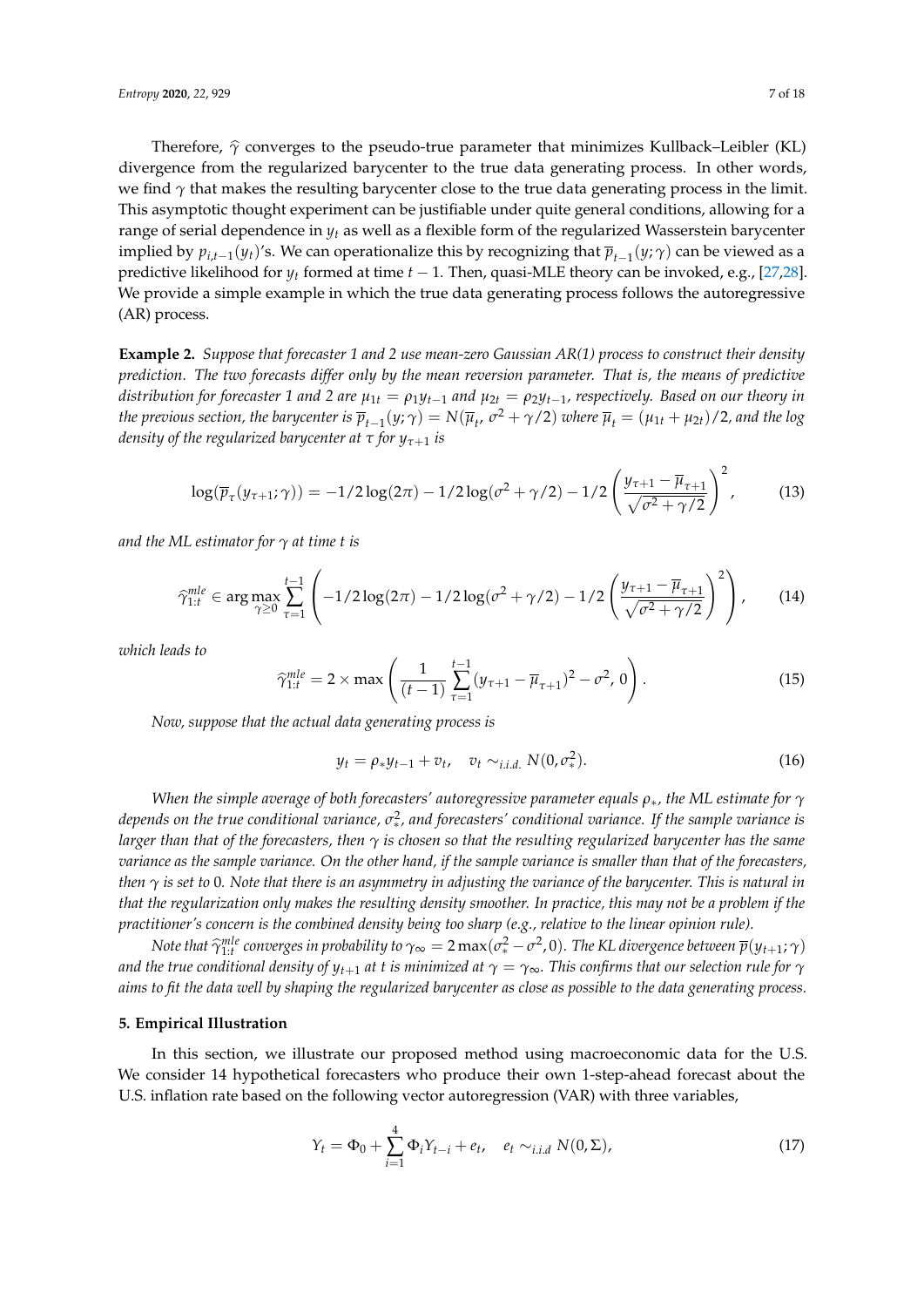where  $Y_t$  is a 3  $\times$  1 vector that consists three quarterly macroeconomic variables,  $\Phi_0$  is a 3  $\times$  1 vector, Φ1, Φ2, Φ3, Φ4, Σ are 3 × 3 matrices. The first two elements of *Y<sup>t</sup>* are common to all 14 forecasters: the annualized quarter-over-quarter inflation rate and real GDP growth rate. They differ by the third element of *Y<sup>t</sup>* . We assign each forecaster a different macroeconomic variable from the FRED-QD database by [\[29\]](#page-17-0). A detailed description of the variable used in this exercise is in Table [1.](#page-7-0)

<span id="page-7-0"></span>

| $Y^{(i)} = [Y_1, Y_2, Y_3^{(i)}]$ | Used by       | Variable Description                                           | FRED-OD Mnemonic        |
|-----------------------------------|---------------|----------------------------------------------------------------|-------------------------|
| Variable 1 $(Y_1)$                | All           | Inflation rate                                                 | <b>GDPCTPI</b>          |
| Variable 2 $(Y_2)$                | All           | Real GDP growth rate                                           | GDPC1                   |
| Variable 3 $(Y_3^{(i)})$          | Forecaster 1  | Real Personal Consumption Expenditures                         | PCECC96                 |
|                                   | Forecaster 2  | <b>Industrial Production Index</b>                             | <b>INDPRO</b>           |
|                                   | Forecaster 3  | All Employees: Total Nonfarm                                   | <b>PAYEMS</b>           |
|                                   | Forecaster 4  | Housing Starts: Total Privately Owned Housing Units Started    | <b>HOUST</b>            |
|                                   | Forecaster 5  | Real Manufacturing and Trade Industries Sales                  | <b>CMRMTSPLx</b>        |
|                                   | Forecaster 6  | Real Crude Oil Prices: West Texas Intermediate (WTI)           | <b>OILPRICEX</b>        |
|                                   | Forecaster 7  | Real Average Hourly Earnings: Manufacturing                    | CES3000000008x          |
|                                   | Forecaster 8  | 10-Year Treasury Constant Maturity Minus 3-Month Treasury Bill | GS10TB3Mx               |
|                                   | Forecaster 9  | Real Commercial and Industrial Loans                           | <b>BUSLOANSx</b>        |
|                                   | Forecaster 10 | Real Total Assets of Households and Nonprofit Organizations    | <b>TABSHNOx</b>         |
|                                   | Forecaster 11 | U.S. / U.K. Foreign Exchange Rate                              | <b>EXUSUK</b> <i>x</i>  |
|                                   | Forecaster 12 | Consumer Sentiment (University of Michigan)                    | <b>UMCSENTx</b>         |
|                                   | Forecaster 13 | S&P's Common Stock Price Index: Composite                      | S&P 500                 |
|                                   | Forecaster 14 | Real Disposable Business Income                                | <b>CNCF<sub>x</sub></b> |

**Table 1.** Variables used in empirical exercises.

Note: All variables are obtained from the FRED-QD database [\[29\]](#page-17-0). Inflation rate is computed as a log difference of the GDP deflator (GDPCTPI). Real GDP growth rate is computed as a log difference of the real GDP (GDPC1). All other variables are transformed following [\[29\]](#page-17-0). We use the 2019–11 vintage data. Each forecaster constructs a predictive distribution using their own vector autoregression with three variables  $Y^{(i)} = [Y_1, Y_2, Y_3^{(i)}]$  where  $i = 1, 2, ..., 14$ .

We compute each forecasters' 1-step-ahead predictive distribution for the inflation rate at time *t* as  $\pi_{t+1|t} \sim N([\mu_{t+1|t}]_{(1,1)}, [\Sigma_{t+1|t}]_{(1,1)})$  where  $[x]_{(i,j)}$  denotes  $(i,j)$  element of vector/matrix *x*. These forecasters assume that the 1-step-ahead predictive distribution of  $Y_{t+1}$  at *t* is Gaussian, and they use their best guess about the predictive mean and variance to construct the predictive distribution. More specifically, they set these two moments as

$$
\mu_{t+1|t} = \hat{\Phi}_{0,t} + \sum_{p=1}^{4} Y_{t-p+1}' \hat{\Phi}_{p,t}, \text{ and } \Sigma_{t+1|t} = \hat{\Sigma}_{t},
$$
\n(18)

where  $(\Phi_{0,t}, \Phi_{1,t}, \Phi_{2,t}, \Phi_{3,t}, \Phi_{4,t}, \Sigma_t)$  is the posterior mean of  $p(\Phi_0, \Phi_1, \Phi_2, \Phi_3, \Phi_4, \Sigma | Y_{t:(t-R+1)})$  with a flat prior. We set  $R = 80$ , meaning that they also use the most recent 20 years of data to construct the predictive distribution.

We let the forecasters to generate their 1-step-ahead predictive distribution for the inflation rate from 2001Q1 to 2018Q4. This leaves us 72 quarters for a forecast evaluation sample. At each point in time, we also combine these 14 predictive densities based on the regularized Wasserstein barycenter with 20 different values of the regularization parameter  $\gamma$  on [0.3, 10]. As we explained in the previous section, a larger value of this parameter implies a stronger regularization, and the resulting combined predictive density becomes smoother with a larger variance. We also compute the combined density with  $\gamma = 0$ , which leads to "quantile aggregation" or "Vincentized distribution". Our computation of the regularized barycenter is based on the algorithm developed and proposed by [\[19\]](#page-16-24). The MATLAB toolbox that implements this algorithm is available from [https://github.com/](https://github.com/gpeyre/2015-SIGGRAPH-convolutional-ot) [gpeyre/2015-SIGGRAPH-convolutional-ot.](https://github.com/gpeyre/2015-SIGGRAPH-convolutional-ot)

We evaluate each forecaster's, and other forecast aggregation, methods by the sum of log predictive score, which is a logarithm of the predictive density evaluated at the actualized value, over the evaluation sample. These results are presented in Figure [1.](#page-8-1) The left panel presents the sum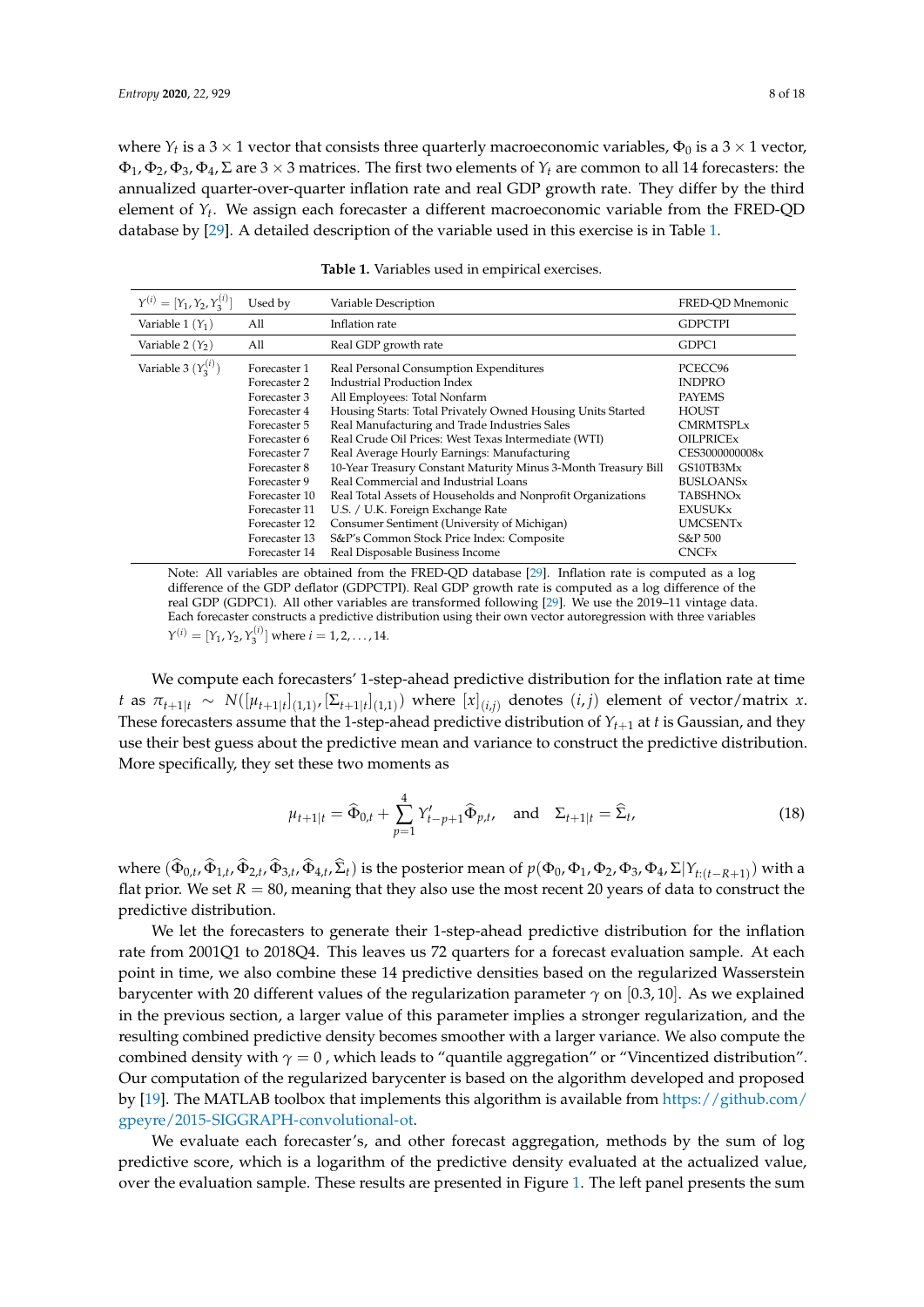of the log score for individual forecasters sorted by their performance. There is a sizeable difference in their historical performance. The solid line represents the performance based on the quantile aggregation, which aggregates all forecasters in the pool. As found by other research papers, e.g., [\[2](#page-16-8)[,3\]](#page-16-1) the quantile aggregation method generates a decent predictive distribution, which performs slightly better than the ex-post top 4 forecaster.

<span id="page-8-1"></span>

**Figure 1.** Sum of log predictive score for U.S. inflation rate (2000Q1–2018Q4).

The right panel in Figure [1](#page-8-1) shows the historical performance of our proposed approach with various choices of regularization parameter, *γ*. For a wide range of values for *γ* the regularized barycenter performs better than the quantile aggregation. It does even better than the best individual. This is interesting because we cannot identify the best forecaster a priori.

The optimal value of  $\gamma$  defined in Equation [\(11\)](#page-5-1) at the end of the evaluation sample would be the value of  $\gamma$  that corresponds to the peak of the curve, which is about  $\hat{\gamma}_{201804} \approx 1.3$ . If we were to use this value at the beginning of the evaluation sample, then the mean difference in the log predictive score between the regularized Wasserstein barycenter and the quantile aggregation would have been 0.12 with the heteroscedasticity and autocorrelation consistent (HAC) standard error being 0.07. This implies that the difference in the peak of the curve and the solid line is statistically significant at 10% confidence level.

To make the  $\gamma$  selection fully adaptive, we also compute the optimal  $\gamma$  sequentially from the beginning to the end of the evaluation sample. That is, we set the predictive density for  $y_{t+1}$  as the regularized barycenter with the value of  $\gamma$  that maximizes the objective function defined in Equation [\(11\)](#page-5-1) *only* using the information available from the beginning of the sample up to *t*. In this way, we do not use any future information when choosing the value of *γ*. Even in this case the regularized Wasserstein barycenter performs better than the best individual forecaster and the quantile aggregation. The sum of the log predictive score is −93.09, and the mean difference in the log predictive score with the quantile aggregation is 0.11 with the HAC standard error being 0.06. This suggests that the regularized Wasserstein barycenter with the adaptively chosen (e.g., estimated online) *γ* performs statistically better than its unregularized counterpart, the quantile aggregation, at the 10% significance level. This superior predictive performance of the regularized Wasserstein barycenter relative to the quantile aggregation remains unchanged even when we split the evaluation sample into two. The mean difference in the log predictive score is 0.13 and 0.09 for the first half and the second half of the evaluation sample, respectively.

### <span id="page-8-0"></span>**6. Concluding Remarks**

This paper proposes to use the entropy regularized Wasserstein barycenter to combine several probability and density forecasts. The entropy regularization smooths the resulting combined forecast,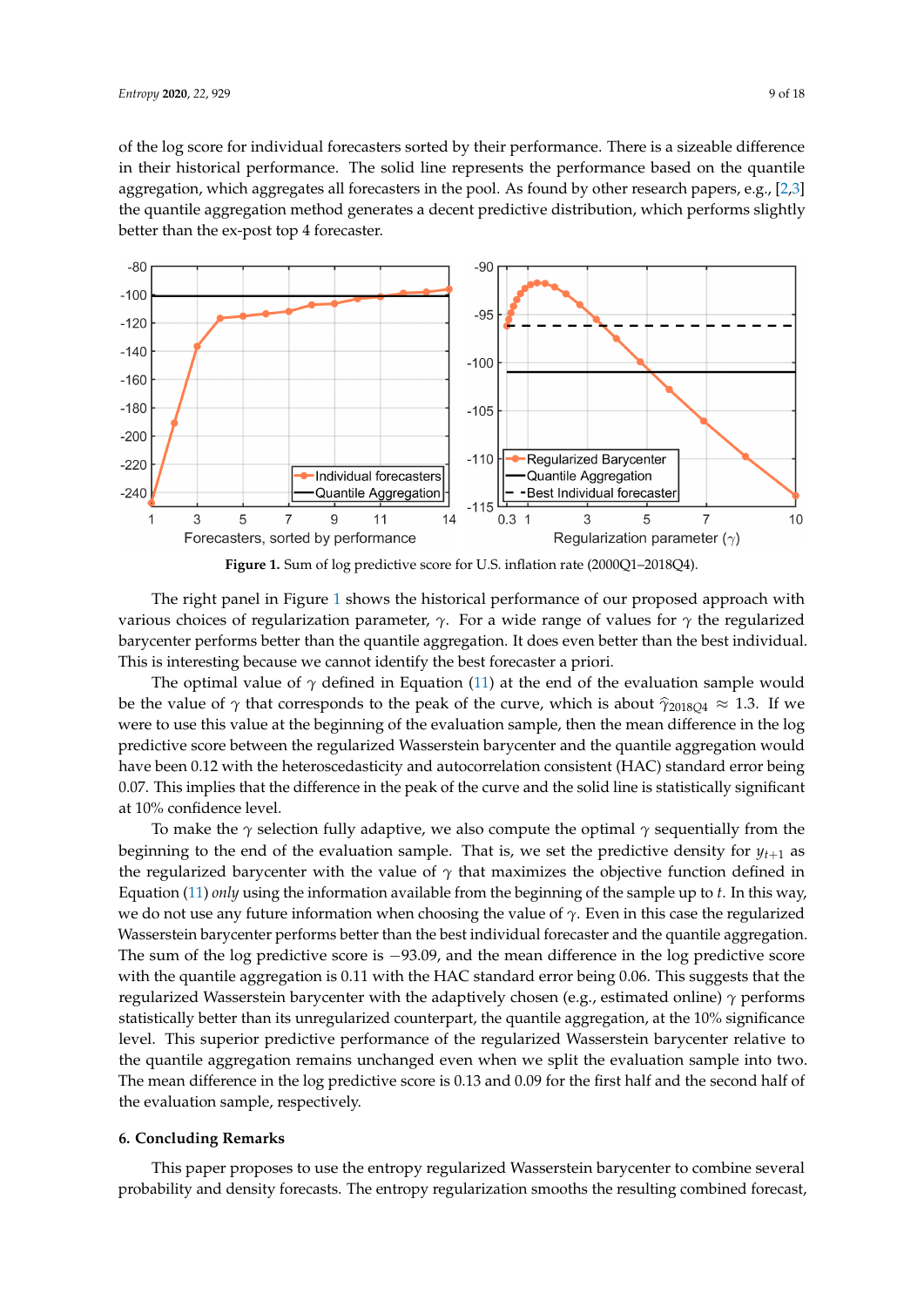and it offers a flexible way to adjust the dispersion of the predictive density when it is needed. We study the effect of the regularization on the combined density forecast and provide an exact relationship between the strength of the regularization and the variance–covariance matrix of the combined density when input densities are Gaussian. We then provide a way to select the strength of regularization by choosing the regularized barycenter that most closely matches the data. We apply our proposed methodology to the U.S. inflation density forecasting and show how the entropy regularization can improve the quality of the density forecast relative to its unregularized counterpart.

In this article, we restrict weights of each input densities on the final combined density to be pre-determined at some values (i.e., equal weighting). This choice was intentional to focus on studying the role of entropy regularization. In practice, however, it is possible that a subset of input densities might be superior to others, and one may wish to put different weights on each input density. Alternatively, it is desirable to include only a subset of input densities into the combined density and set other weights to zero, see, for example, [\[30\]](#page-17-1). For those cases, it is fruitful to develop a data-dependent method that chooses both the regularization strength and those weights simultaneously, which is a topic for future research.

**Author Contributions:** The authors contributed equally to this paper. All authors have read and agreed to the published version of the manuscript.

**Funding:** This research received no external funding.

**Acknowledgments:** We thank Frank Diebold, Roger Koenker, Frank Schorfheide, R. Miyauchi Lee, and two anonymous referees for their insightful comments.

**Conflicts of Interest:** The authors declare no conflict of interest.

**Disclaimer:** The views expressed in these papers are solely those of the authors and do not necessarily reflect the views of the Federal Reserve Bank of Philadelphia, the Federal Reserve System, or the Census Bureau. Any errors or omissions are the responsibility of the authors. There are no sensitive data in this paper.

#### <span id="page-9-0"></span>**Appendix A**

The authors of [\[17\]](#page-16-16) provide the following fixed point theorem, which we will use in the proof of Theorem 1.

**Lemma A1** (Ran and Reurings, 2004). Let *T* be a partially ordered set such that every pair  $x, y \in T$  has a *lower bound and an upper bound. Furthermore, let d be a metric on T such that* (*T*, *d*) *is a complete metric space.* If  $\mathcal{F}: T \to T$  *is a continuous, monotone (e.g., either order-preserving or order-reversing) map from*  $T$ *into T such that,*

$$
\exists c \in (0,1): d(\mathcal{F}(x), \mathcal{F}(y)) < cd(x,y), \forall x > y
$$

*and*

$$
\exists x_0 \in T: \ \mathcal{F}(x_0) > x_0 \text{ or } \mathcal{F}(x_0) > x_0,
$$

*then F has a unique fixed point,*  $x^* \in T$ *. Also, for all*  $x \in T$ *,* 

$$
\lim_{n\to\infty} \mathcal{F}^n(x) = x^*.
$$

The following result follows from Lemma 1.

**Lemma A2.** Suppose  $\lambda \in (0,1)$ ,  $T \subset \mathbb{R}^{d \times d}$  is the set of symmetric matrices with all eigenvalues in the range −*γ*  $\frac{-\gamma}{2\lambda}$ ,  $\frac{\gamma}{2(1-\lambda)}$  $\int$ , and  $S_1, S_2 \in \mathbb{R}^{d \times d}$  are positive definite matrices. Then there is a unique  $V^\star \in T$  such that  $\mathcal{F}(V^\star) = V^\star$ , where

$$
\mathcal{F}(V) := S_2 - S_1 + S_1 (S_1 + I\gamma/2 - V(1 - \lambda))^{-1} S_1 - S_2 (S_2 + I\gamma/2 + V\lambda)^{-1} S_2.
$$

*Also, for any*  $V \in T$ ,  $\lim_{n \to \infty} \mathcal{F}^n(V) = V^*$ .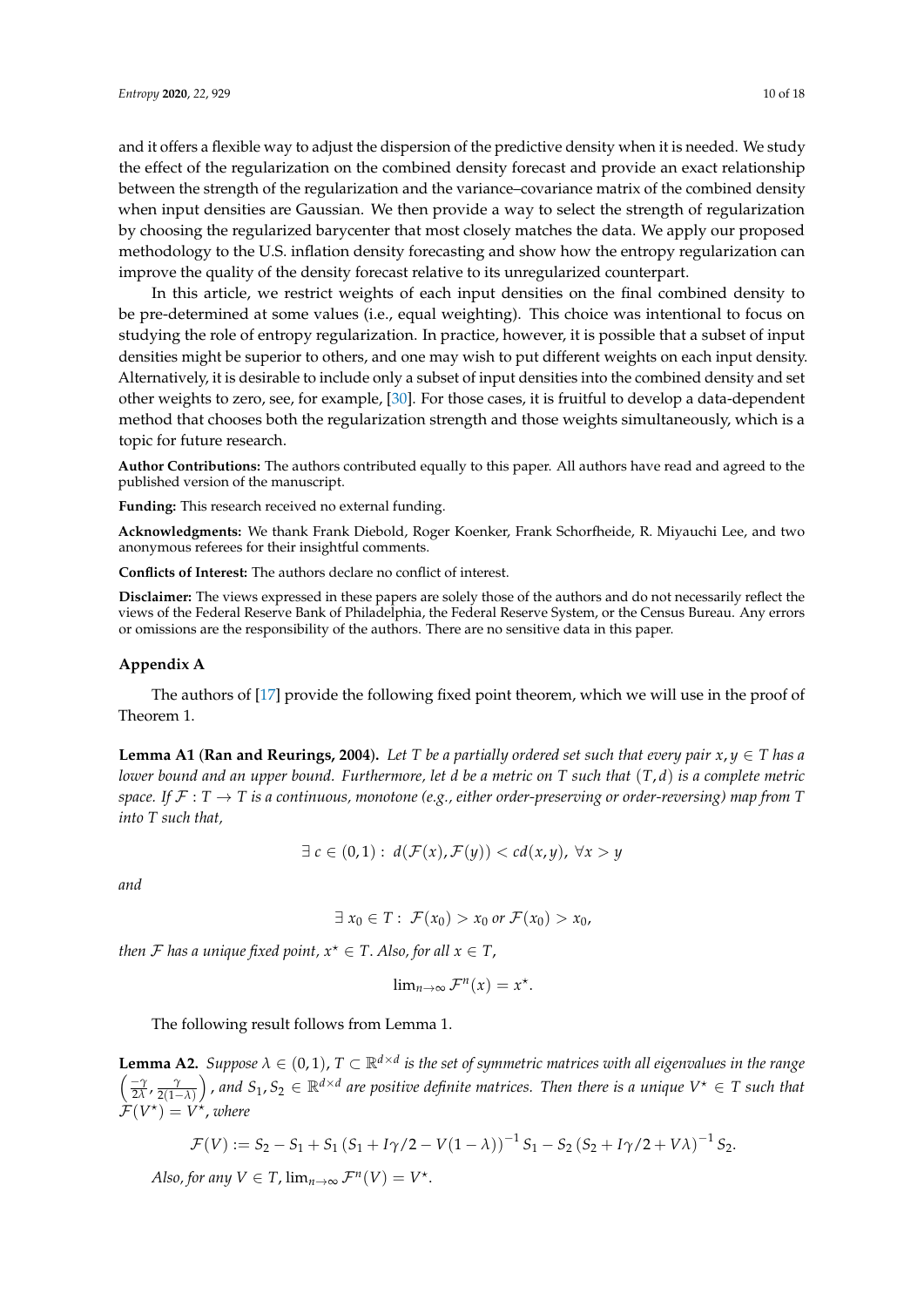**Proof.** Suppose  $A, B \in T$  and  $A > B$ . First we will establish that  $\mathcal{F}(\cdot)$  is order-preserving, which is equivalent to  $\mathcal{F}(A) > \mathcal{F}(B)$ . Note that,

$$
S_1\left(\left(S_1 + I\gamma/2 - A(1-\lambda)\right)^{-1} - \left(S_1 + I\gamma/2 - B(1-\lambda)\right)^{-1}\right)S_1 > 0 \iff
$$
\n
$$
\left(S_1 + I\gamma/2 - A(1-\lambda)\right)^{-1} > \left(S_1 + I\gamma/2 - B(1-\lambda)\right)^{-1} \iff
$$
\n
$$
-A < -B \iff A > B.
$$

Similar logic implies that for all such  $A, B \in T$ ,

$$
S_2\left(\left(S_2 + I\gamma/2 + B\lambda\right)^{-1} - \left(S_2 + I\gamma/2 + A\lambda\right)^{-1}\right)S_2 > 0 \iff A > B,
$$

and since  $\mathcal{F}(A) - \mathcal{F}(B)$  is the sum of both of these order-preserving functions,  $\mathcal{F}(\cdot)$  is also order-preserving.

Clearly our bounds on the eigenvalues imply that  $\mathcal{F}(V)$  is continuous for all  $V \in T$ . To show that  $F$  is a mapping from  $T$  into  $T$ , note that matrix symmetry is preserved over addition and inversion, so  $\mathcal{F}(V)$  is symmetric for all  $V \in T$ . Also, note that,

$$
\mathcal{F}(-I\gamma/(2\lambda)) = -S_1 + S_1 (S_1 + I\gamma/(2\lambda))^{-1} S_1 > -I\gamma/(2\lambda) \iff
$$
  

$$
-S_1^{1/2} \left(I - \left(I + S_1^{-1}\gamma/(2\lambda)\right)^{-1}\right) S_1^{1/2} > -I\gamma/(2\lambda) \iff
$$
  

$$
S_1^{1/2} \left(I - \left(I + S_1^{-1}\gamma/(2\lambda)\right)^{-1}\right) S_1^{1/2} < I\gamma/(2\lambda) \iff
$$
  

$$
(I + S_1 2\lambda/\gamma)^{-1} < S_1^{-1}\gamma/(2\lambda) \iff I > 0.
$$

Similar logic can be used to show that  $\mathcal{F}(I\gamma/(2(1-\lambda)) < I\gamma/(2(1-\lambda))$ . This also implies the final requirement of Lemma 1.

The only remaining requirement of Lemma 2 is the penultimate, which we will establish for  $A, B \in$ *T* such that *A* > *B*, and using the norm,  $d(A, B) = \text{Tr}(A - B)$ . Also, let  $\alpha := \{1, -1\}$ ,  $\beta := \{\lambda - 1, \lambda\}$ , and  $||C||$  denote the spectral norm of  $C \in \mathbb{R}^{d \times d}$ . We will use the property  $Tr(CD) \leq ||C|| Tr(D)$ , where  $C, D \in \mathbb{R}^{d \times d}$  and  $C, D > 0$ ; see for example, [\[17\]](#page-16-16). Note that,

$$
\operatorname{Tr}(\mathcal{F}(A) - \mathcal{F}(B)) =
$$
  
\n
$$
\sum_{i} \alpha_{i} \operatorname{Tr}(S_{i} ((S_{i} + I\gamma/2 + A\beta_{i})^{-1} - (S_{i} + I\gamma/2 + B\beta_{i})^{-1}) S_{i}) =
$$
  
\n
$$
\sum_{i} \alpha_{i} \beta_{i} \operatorname{Tr}(S_{i} (S_{i} + I\gamma/2 + A\beta_{i})^{-1} (B - A) (S_{i} + I\gamma/2 + B\beta_{i})^{-1} S_{i}) =
$$
  
\n
$$
\sum_{i} \alpha_{i} \beta_{i} \operatorname{Tr} ((S_{i} + I\gamma/2 + B\beta_{i})^{-1} S_{i} S_{i} (S_{i} + I\gamma/2 + A\beta_{i})^{-1} (B - A)) \le
$$
  
\n
$$
\sum_{i} \alpha_{i} \beta_{i} ||(S_{i} + I\gamma/2 + B\beta_{i})^{-1} S_{i} S_{i} (S_{i} + I\gamma/2 + A\beta_{i})^{-1} || \operatorname{Tr} (B - A) <
$$
  
\n
$$
c \operatorname{Tr} (B - A) \sum_{i} \alpha_{i} \beta_{i} = c \operatorname{Tr} (A - B),
$$

where  $c \in (0, 1)$ . The second inequality follows from the matrix  $S_i(S_i + I\gamma/2 - A\beta_i)^{-1}$  (respectively,  $S_i(S_i + I\gamma/2 - B\beta_i)^{-1}$ ) being similar to a symmetric matrix, and with eigenvalues contained in  $(0, 1)$ because *A* ∈ *T* (*B* ∈ *T*) implies *Iγ*/2 − *Aβ<sup>i</sup>* > 0 (*Iγ*/2 − *Bβ<sup>i</sup>* > 0).

Next we will establish Theorem 1, which is restated below. This is a slightly more general version of the theorem in the main text where the objective function in Equation [\(10\)](#page-3-2) is a weighted average of *W*<sub>2</sub><sup>2</sup>(*p*<sub>1</sub>, *q*) and *W*<sub>2</sub><sup>2</sup>(*p*<sub>2</sub>, *q*).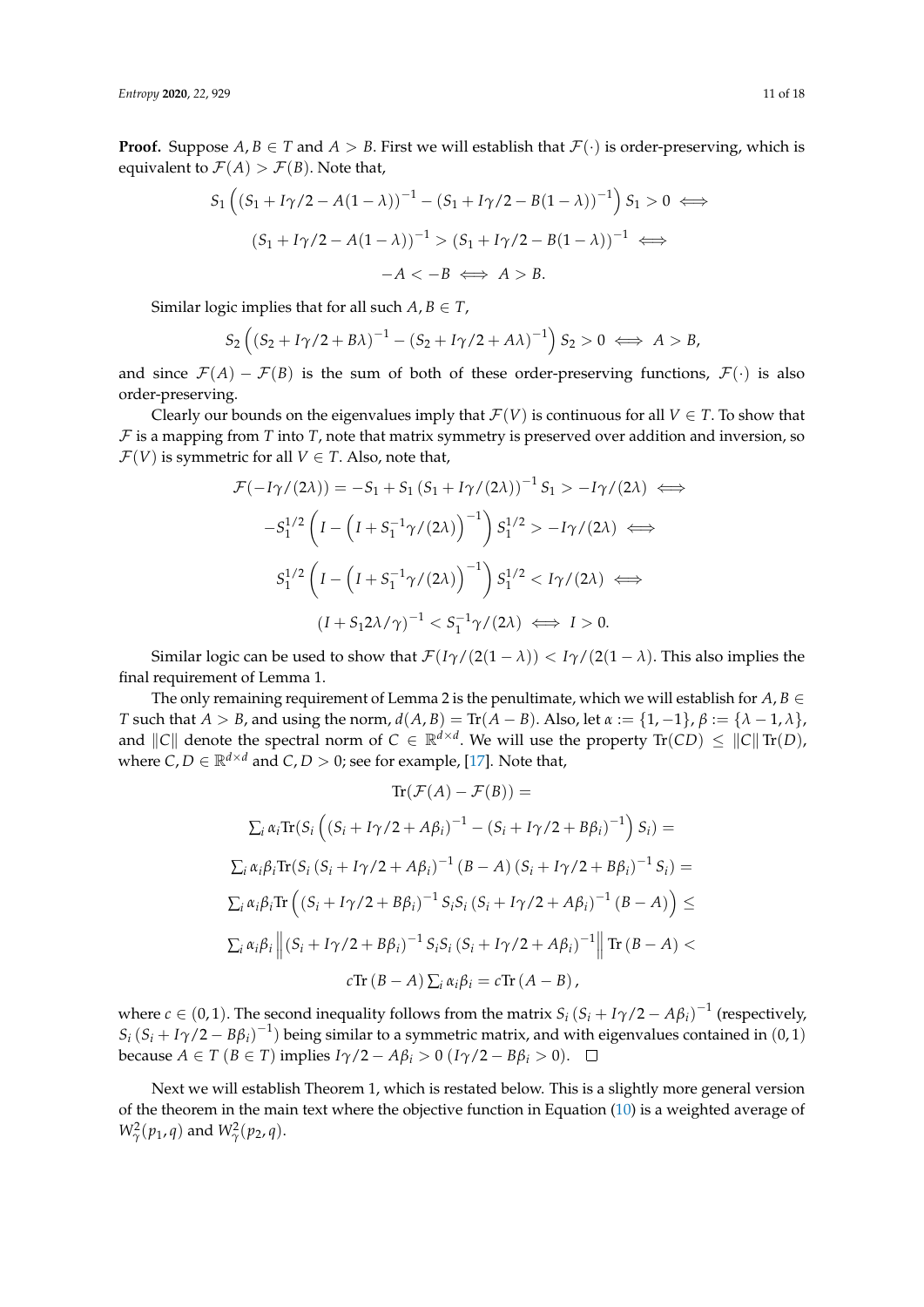**Theorem A1.** Let  $\lambda \in (0,1)$  and  $p_1$  and  $p_2$  be Gaussian density functions with means  $\mu_1, \mu_2 \in \mathbb{R}^d$ , and  $v$ ariance matrices,  $S_1$ ,  $S_2\in\mathbb{R}^{d\times d}.$  The regularized Wasserstein barycenter between  $p_1$  and  $p_2$  is given by the density function of  $N(\mu_B, S_B)$ , where  $\mu_B \in \mathbb{R}^d$  and  $S_B \in \mathbb{R}^{d \times d}$  are defined by,

$$
\mu_B := \lambda \mu_1 + (1 - \lambda) \mu_2
$$
  
\n
$$
S_B := (V2\lambda/\gamma + I)^{-1} (V\lambda + I\gamma/2 + S_2) (V2\lambda/\gamma + I)^{-1}
$$
  
\n
$$
= (V2(\lambda - 1)/\gamma + I)^{-1} (V(\lambda - 1) + I\gamma/2 + S_1) (V2(\lambda - 1)/\gamma + I)^{-1},
$$

 $\omega$ here  $V \in \mathbb{R}^{d \times d}$  is the unique symmetric matrix that satisfies these equalities and  $-I\gamma/(2\lambda) < V < \infty$  $I\gamma/(2(1-\lambda)).$ 

Also, the iterates of the following series converge to V when  $V^{(0)} := \textbf{0}_{d \times d}$ ,

$$
V^{(k+1)} = S_2 - S_1 + S_1 \left( S_1 + I\gamma/2 - V^{(k)}(1-\lambda) \right)^{-1} S_1 - S_2 \left( S_2 + I\gamma/2 + V^{(k)}\lambda \right)^{-1} S_2.
$$

**Proof.** Let  $\phi: \mathbb{R}^d \to \mathbb{R}$  be defined as,  $\phi(z) := \exp(-\|z\|_2^2/\gamma)$ , and, for a given function  $f: \mathbb{R}^d \to \mathbb{R}$ , we will denote the convolution of  $f(z)$  and  $\phi(z)$  as,  $f(z) \circledast \phi(z) := \int_{\mathbb{R}^d} f(t) \phi(z - t) dt$ . When there is little risk of confusion, we will omit the input  $z \in \mathbb{R}^d$  of functions supported on  $\mathbb{R}^d$  in the remainder of the proof.

We will characterize the barycenter using the fact that it is the minimizer of the following optimization problem.

<span id="page-11-1"></span>
$$
\min_{q} \lambda W_{\gamma}^{2}(q, p_{1}) + (1 - \lambda)W_{\gamma}^{2}(q, p_{2}).
$$
\n(A1)

To do so, note that the optimal coupling corresponding to  $W^2_\gamma(q,p_i)$  can be defined by instead solving the dual of [\(8\)](#page-3-1), which is

$$
w_{i}, u_{i} = \arg \max_{w_{i}, u_{i}} E_{p_{i}}(\log(w_{i})) + E_{q}(\log(u_{i})) - \gamma \int_{\mathbb{R}^{d} \times \mathbb{R}^{d}} w_{i}(z_{1}) u_{i}(z_{2}) \exp(-\|z_{1} - z_{2}\|^{2} / \gamma) dz_{1} dz_{2}, \quad (A2)
$$

and the optimal coupling can be defined in terms of the dual variables as  $d\varphi_i(z_1, z_2)/d\lambda$  =  $u_i(z_1)\phi(z_1)\phi(z_2)w_i(z_2)$ . The first order conditions of [\(A2\)](#page-11-0) are

<span id="page-11-0"></span>
$$
p_i = w_i (u_i \otimes \phi) \tag{A3}
$$

<span id="page-11-3"></span><span id="page-11-2"></span>
$$
q = u_i \left( w_i \circledast \phi \right). \tag{A4}
$$

Also, since the objective function of  $(A2)$  is differentiable, an application of the envelope theorem implies

$$
\frac{\delta W_{\gamma}^2(q,p_i)}{\delta q} = \log(u_i).
$$

Thus, the optimum of  $(A1)$  can be characterized by the following functional derivative being zero.

$$
\frac{\delta}{\delta q} \left( \lambda W_{\gamma}^2(q, p_1) + (1 - \lambda) W_{\gamma}^2(q, p_2) \right) = 0 \implies
$$
  

$$
\lambda \log(u_1) + (1 - \lambda) \log(u_2) = 0
$$

After combining this equality with  $(A3)$  and  $(A4)$ , we have that the barycenter can be characterized by the system

$$
p_1 = w_1 \left( u_1 \circledast \phi_{\gamma/2} \right), p_2 = w_2 \left( u_2 \circledast \phi_{\gamma/2} \right)
$$
  

$$
q = u_1 \left( w_1 \circledast \phi_{\gamma/2} \right) = u_2 \left( w_2 \circledast \phi_{\gamma/2} \right), \text{and } 1 = u_1^{\lambda} u_2^{1-\lambda}.
$$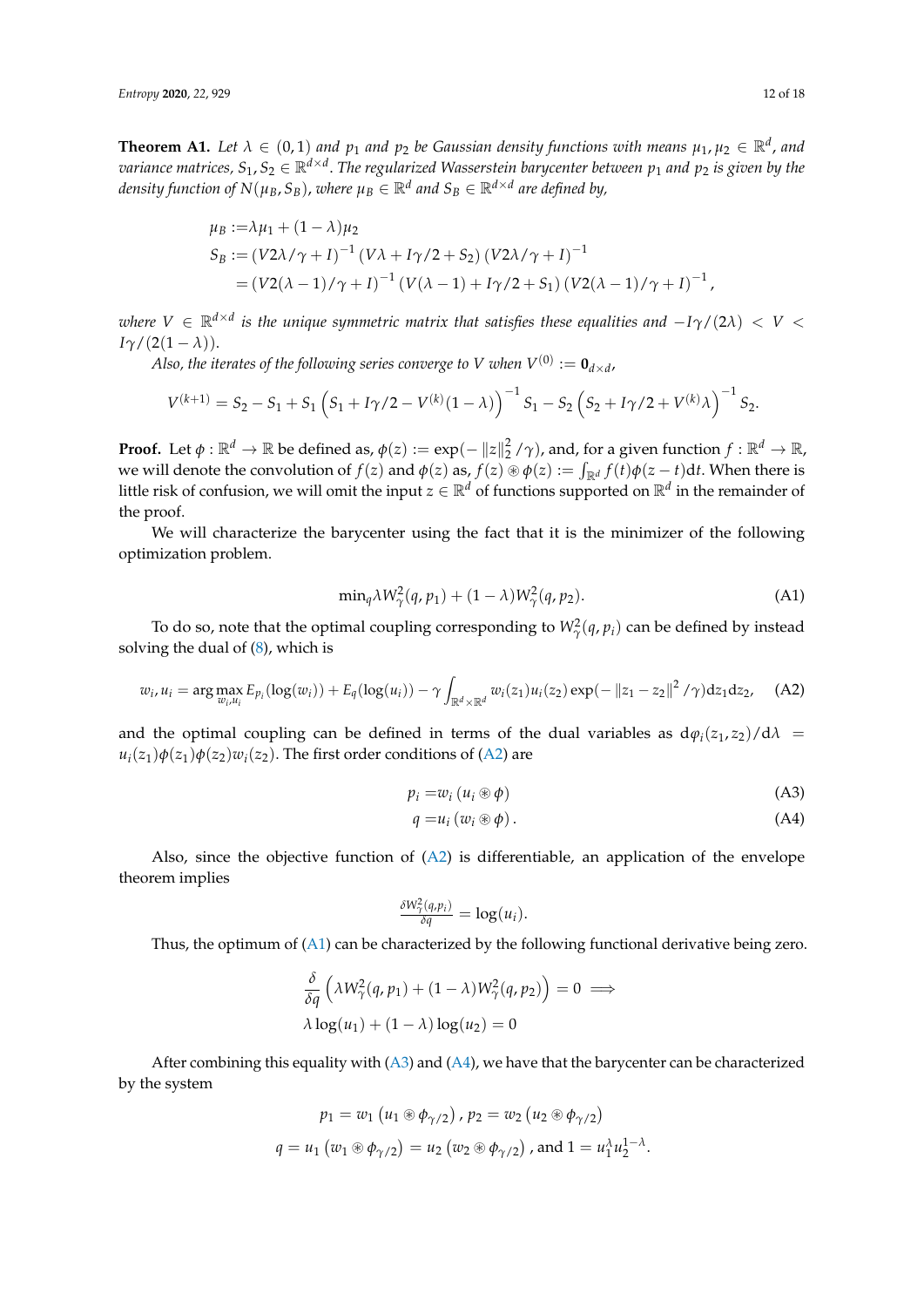This system can be reduced to two equalities after noting that,  $p_i = w_i (u_i \otimes \phi_{\gamma/2})$  and  $q =$  $u_i$  ( $w_i \circledast \phi_{\gamma/2}$ ) implies

<span id="page-12-0"></span>
$$
q=u_i\left(\tfrac{p_i}{u_i\otimes\phi_{\gamma/2}}\otimes\phi_{\gamma/2}\right).
$$

After combining both equalities, and noting  $u_1 = u_2^{(\lambda - 1)/\lambda}$  $2^{(\lambda-1)/\lambda}$ , we have

$$
q = u_2^{(\lambda - 1)/\lambda} \left( \frac{p_1}{u_2^{(\lambda - 1)/\lambda} \circledast \phi_{\gamma/2}} \circledast \phi_{\gamma/2} \right) = u_2 \left( \frac{p_2}{u_2 \circledast \phi_{\gamma/2}} \circledast \phi_{\gamma/2} \right) \tag{A5}
$$

Let  $\mathcal G$  be defined as the set of functions  $g:\mathbb R^d\to\mathbb R^1_+$  of the form

$$
g(z) = a \exp(-(z - \mu_g)^{\top} V_g^{-1}(z - \mu_g)/2),
$$

where  $\mu_g\in\mathbb{R}^d$  ,  $V_g\in\mathbb{R}^{d\times d}$  is a symmetric and invertible matrix, and  $a\in\mathbb{R}^1_{++}$ . It will also be convenient to let  $C : \mathcal{G} \to \mathbb{R}^{d \times d}$  be defined so that  $C(g) = V_g$  and  $\mathcal{M} : \mathcal{G} \to \mathbb{R}^d$  be defined so that  $\mathcal{M}(g) = \mu_g$ . It is well known that if  $g$ ,  $h \in G$  are Gaussian density functions, then  $g^b$ ,  $cg$ ,  $g \circledast h$ ,  $gh \in G$ , where  $b$ ,  $c \in \mathbb{R}^1$ and  $b \neq 0$ , and it is also straightforward to show

$$
\mathcal{C}(g^b) = V_g/b, \mathcal{C}(cg) = V_g,
$$
  

$$
\mathcal{C}(gh) = \left(V_g^{-1} + V_h^{-1}\right)^{-1}, \text{and } \mathcal{C}(g \circledast h) = V_g + V_h.
$$

Likewise, in the case of  $\mathcal{M}(\cdot)$ , we will also use the properties

$$
\mathcal{M}(g^b) = \mu_g, \mathcal{M}(cg) = \mu_g, \mathcal{M}(gh) = C(gh) \left( V_g^{-1} \mu_g + V_h^{-1} \mu_h \right), \text{and } \mathcal{M}(g \circledast h) = \mu_g + \mu_h.
$$

Note that  $V_g^{-1} + V_h^{-1} > 0$  is the necessary and sufficient condition for  $g \circledast h$  to be well defined, and it is straightforward to verify that the properties above also hold over all pairs of  $g, h \in \mathcal{G}$  when this is the case; for the case of normal density functions, see for example [\[31\]](#page-17-2).

Next, we will suppose that  $u_2$  is in  $\mathcal{G}$ , which, due to [\(A5\)](#page-12-0), also implies  $q$ ,  $u_1$ ,  $w_1$ ,  $w_2 \in \mathcal{G}$ , and then show that there exists a unique  $u_2 \in \mathcal{G}$  that satisfies [\(A5\)](#page-12-0). Since [\(A1\)](#page-11-1) is a strictly convex optimization problem, when a solution to  $(A1)$  exists, it can be characterized uniquely by its first-order conditions. Note that, for any pair  $u_i$ ,  $w_i$  that solves [\(A1\)](#page-11-1), we have that  $u_i$ *a*,  $w_i$  / *a*, where  $a \in \mathbb{R}^1_{++}$ , are also solutions. We avoid complications from this issue by placing the additional restriction on these dual variables that  $w_i(0) = 1$ , as this ensures strict convexity over this set of dual functions. To see that this is also without loss of generality, note that rescaling the dual variables by *uia*, *wi*/*a* would not impact the objective function in [\(A2\)](#page-11-0) because  $\int_{\mathbb{R}^d} q(z)dz = \int_{\mathbb{R}^d} p_i(z)dz = 1$ . Also, *a* would not impact the first order conditions [\(A3\)](#page-11-2) and [\(A4\)](#page-11-3), so it would also not have an impact on *q*. Thus, after providing  $u_2 \in \mathcal{G}$ that solves [\(A5\)](#page-12-0), we will have also shown that this solution is unique even when not restricted to  $\mathcal{G}$ .

Since  $\phi$ ,  $p_1$ , and  $p_2$  are elements of  $\mathcal G$ , and  $\mathcal G$  is closed under multiplication, division, convolution, and exponentiation to the (non-zero) power of  $(\lambda - 1)/\lambda$ , if  $u_2 \in \mathcal{G}$  then the functions on both sides of the equality [\(A5\)](#page-12-0) will also be elements of G. Let  $U_i := C(u_i)$  and  $\mu_u := \mathcal{M}(u_2)$ . As noted above, the convolutions in  $(A5)$  are only well defined if the following matrix inequalities hold, so we will also require the solution to satisfy these inequalities.

$$
I2/\gamma + U_i^{-1} > 0
$$
 and  $I2/\gamma + U_i^{-1}(\lambda - 1)/\lambda > 0$ ,

which hold if and only if

<span id="page-12-1"></span>
$$
-2/\gamma I < U_2^{-1} < 2\lambda / (\gamma (1 - \lambda))I. \tag{A6}
$$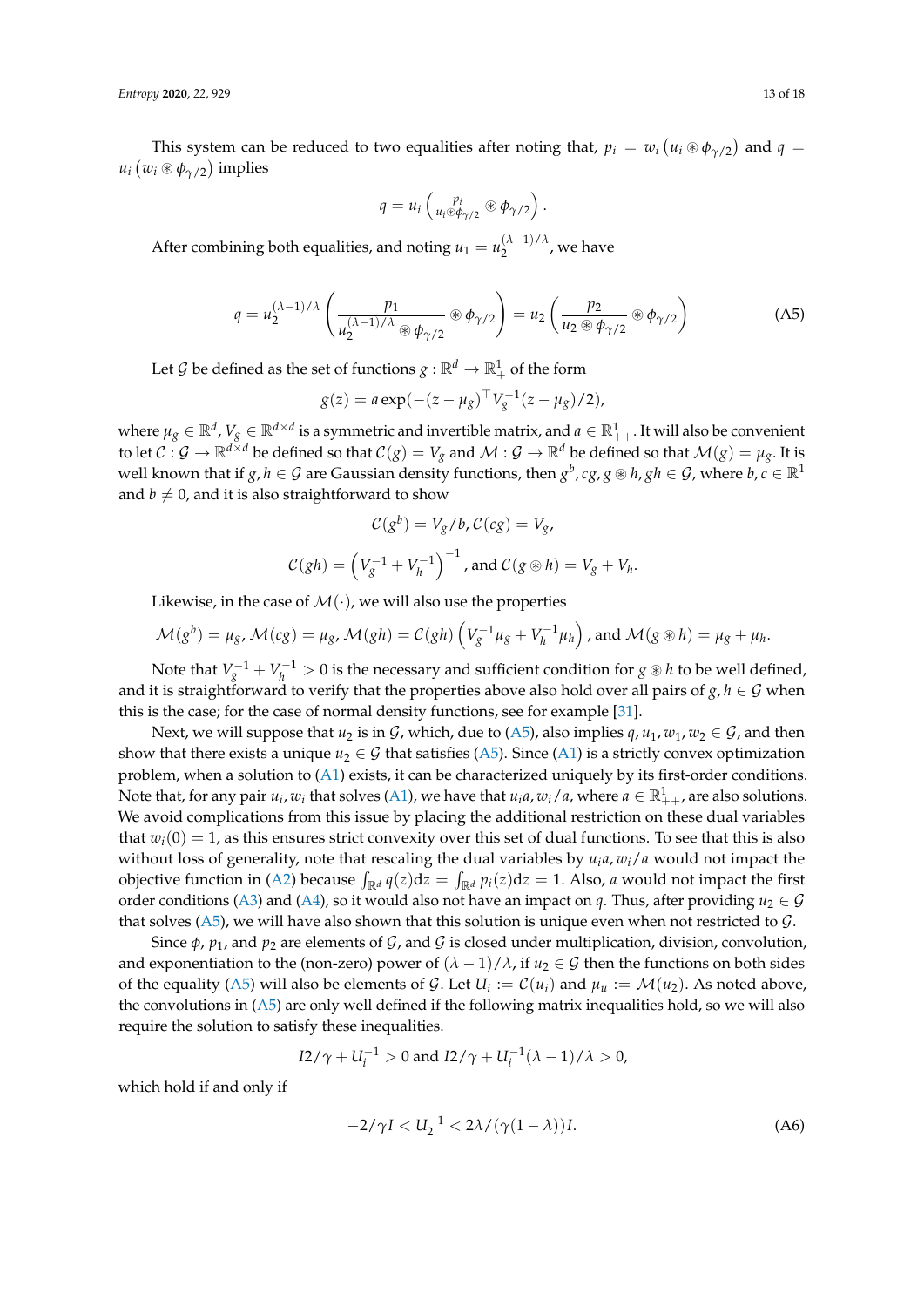*Entropy* **2020**, *22*, 929 14 of 18

It is straightforward to verify that these inequalities are identical to the ones that ensure the optimal coupling is integrable, as this coupling is given by,  $d\varphi_i(z_1, z_2)/d\lambda = u_i(z_1)\varphi(z_1)\varphi(z_2)w_i(z_2)$ . Thus, Fubini's theorem implies that they are also sufficient conditions for *q* to be integrable.

We can find  $S_B$  by applying  $C(\cdot)$  to [\(A5\)](#page-12-0), which implies

$$
S_B^{-1} = U_2^{-1} + \left( \left( S_2^{-1} - (U_2 + I\gamma/2)^{-1} \right)^{-1} + I\gamma/2 \right)^{-1}
$$
 (A7)

<span id="page-13-1"></span><span id="page-13-0"></span>
$$
=U_2^{-1}(\lambda - 1)/\lambda + \left(\left(S_1^{-1} - (U_2\lambda/(\lambda - 1) + I\gamma/2)^{-1}\right)^{-1} + I\gamma/2\right)^{-1}.
$$
 (A8)

Let  $b_i \in \{\lambda/(\lambda-1),1\}$ . After three applications of the matrix inversion lemma and simplifying we have that, for each  $i \in \{1, 2\}$ 

$$
S_B^{-1} - U_2^{-1}/b_i = \left( \left( S_i^{-1} - (U_2 b_i + I \gamma / 2)^{-1} \right)^{-1} + I \gamma / 2 \right)^{-1}
$$
  
= 
$$
\left( \left( S_i^{-1} - I2/\gamma + 4/\gamma^2 \left( U_2^{-1}/b_i + I2/\gamma \right)^{-1} \right)^{-1} + I \gamma / 2 \right)^{-1}
$$
  
= 
$$
I2/\gamma - 4/\gamma^2 \left( S_i^{-1} + 4/\gamma^2 \left( U_2^{-1}/b_i + I2/\gamma \right)^{-1} \right)^{-1}
$$
  
= 
$$
I2/\gamma - 4/\gamma^2 S_i + 4/\gamma^2 S_i \left( \gamma^2 / 4U_2^{-1}/b_i + I \gamma / 2 + S_i \right)^{-1} S_i.
$$
 (A9)

This, along with Equations ( $A$ 7) and ( $A$ 8), implies that  $U_2$  can be characterized by

<span id="page-13-2"></span>
$$
\gamma^2 / 4U_2^{-1} - S_2 + S_2 \left( \gamma^2 / 4U_2^{-1} + I\gamma / 2 + S_2 \right)^{-1} S_2 =
$$
  

$$
\gamma^2 / 4U_2^{-1} (\lambda - 1) / \lambda - S_1 + S_1 \left( \gamma^2 / 4U_2^{-1} (\lambda - 1) / \lambda + I\gamma / 2 + S_1 \right)^{-1} S_1.
$$

After defining *V* as  $\gamma^2/(4\lambda)U_2^{-1}$ , this implies

$$
V = S_2 - S_1 + S_1 (S_1 + I\gamma/2 - V(1 - \lambda))^{-1} S_1 - S_2 (S_2 + I\gamma/2 + V\lambda)^{-1} S_2.
$$

Note that our requirement that  $U_2^{-1}$  satisfy [\(A6\)](#page-12-1) can be written in terms of *V* as,  $-\gamma/(2\lambda)I < V <$  $\gamma$ /(2(1 − *λ*))*I*, and Lemma 2 implies that there is a unique solution that satisfies these conditions.

The functional form for *S<sup>B</sup>* from the statement of this theorem follows from an alternative ordering of the matrix inversion theorem. Specifically, starting from [\(A9\)](#page-13-2)

$$
S_B^{-1} - U_2^{-1}/b_i = 12/\gamma - 4/\gamma^2 \left( S_i^{-1} + 4/\gamma^2 \left( U_2^{-1}/b_i + 12/\gamma \right)^{-1} \right)^{-1}
$$
  
= 
$$
-U_2^{-1}/b_i + 4/\gamma^2 \left( \gamma^2 / 4U_2^{-1}/b_i + 1\gamma / 2 \right) \left( \gamma^2 / 4U_2^{-1}/b_i + 1\gamma / 2 + S_i \right)^{-1}
$$
  

$$
\times \left( \gamma^2 / 4U_2^{-1}/b_i + 1\gamma / 2 \right)
$$
  
= 
$$
-U_2^{-1}/b_i + (2\lambda/(\gamma b_i)V + I) \left( \lambda/b_iV + \gamma/2I + S_i \right)^{-1} (2\lambda/(\gamma b_i)V + I).
$$

Thus,

$$
S_B^{-1} = (V2\lambda/\gamma + I)^{-1} (S_2 + V\lambda + I\gamma/2) (V2\lambda/\gamma + I)^{-1}
$$
  
=  $(V2(\lambda - 1)/\gamma + I)^{-1} (S_1 + V(\lambda - 1) + I\gamma/2) (V2(\lambda - 1)/\gamma + I)^{-1}$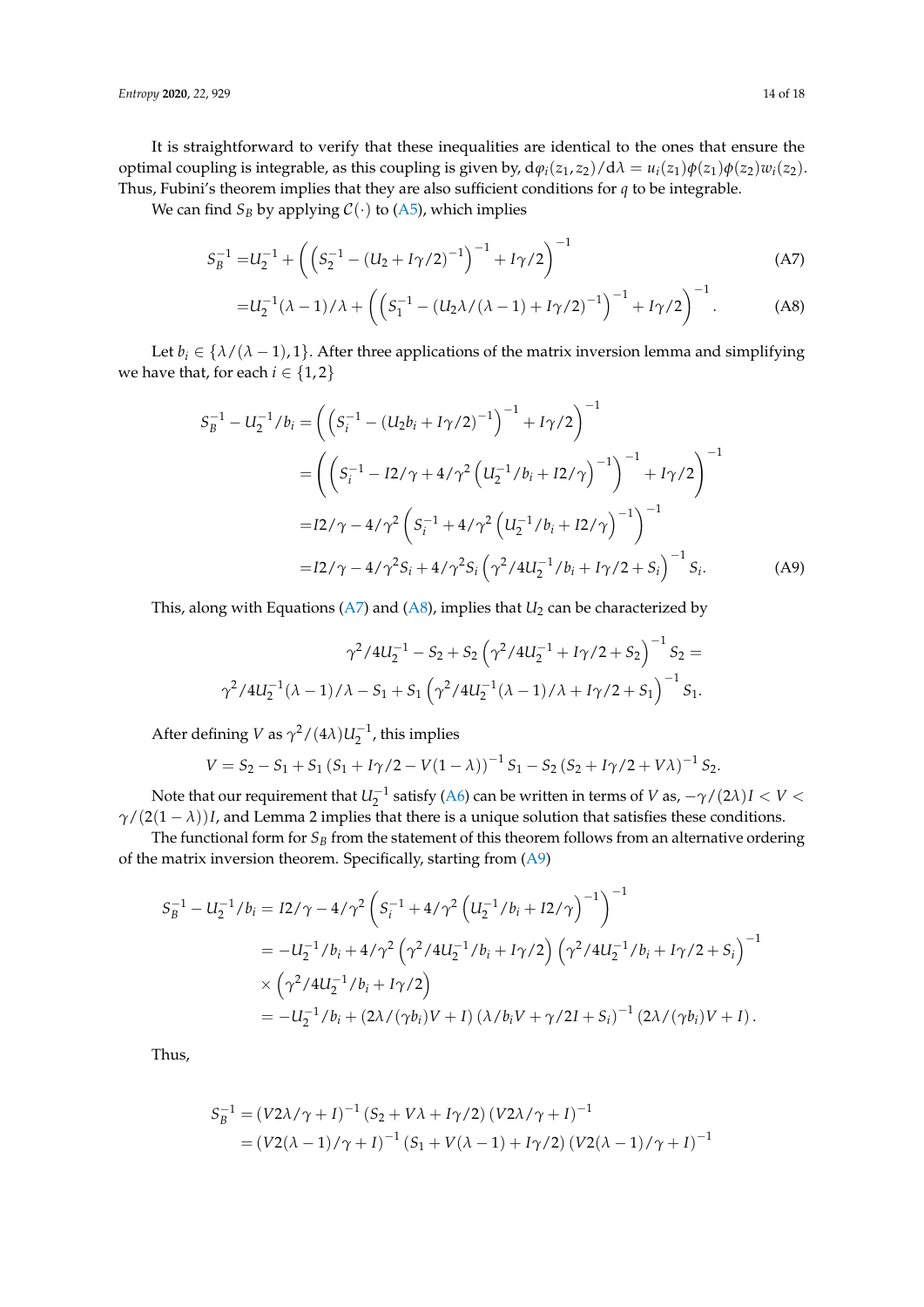After applying  $\mathcal{M}(\cdot)$  to both sides of [\(A5\)](#page-12-0), we have  $\mathcal{M}$   $\left( \frac{u_2^{b_1}}{2} \right)$  $\left( \begin{array}{cc} p_i \end{array} \right)$  $\left(\frac{p_i}{u_2^{b_i} \circledast \phi_{\gamma/2}} \circledast \phi_{\gamma/2}\right)\right) =$ 

<span id="page-14-1"></span>
$$
S_B\left(U_2^{-1}\mu_u/b_i+\left(S_B^{-1}-U_2^{-1}/b_i\right)\left(S_i^{-1}-(U_2b_i+I\gamma/2)^{-1}\right)^{-1}\left(S_i^{-1}\mu_i-(U_2b_i+I\gamma/2)^{-1}\mu_u\right)\right).
$$
 (A10)

To simplify this expression, we will first establish three intermediate equalities. First, Equations [\(A7\)](#page-13-0) and [\(A8\)](#page-13-1) imply

$$
S_B^{-1} - U_2^{-1}/b_i = \left( \left( S_i^{-1} - (U_2 b_i + I \gamma / 2)^{-1} \right)^{-1} + I \gamma / 2 \right)^{-1} \implies
$$
  

$$
\left( S_B^{-1} - U_2^{-1}/b_i \right) \left( S_i^{-1} - (U_2 b_i + I \gamma / 2)^{-1} \right)^{-1} (U_2 b_i + I \gamma / 2)^{-1}
$$
  

$$
= \left( U_2 b_i + \gamma / 2 \left( U_2 b_i + I \gamma / 2 \right) S_i^{-1} \right)^{-1}
$$
  

$$
= \left( I + \gamma / 2 \left( I + \gamma / (2 b_i) U_2^{-1} \right) S_i^{-1} \right)^{-1} U_2^{-1} / b_i.
$$
 (A11)

Second, [\(A11\)](#page-14-0) in turn implies

<span id="page-14-3"></span><span id="page-14-0"></span>
$$
\left(S_B^{-1} - U_2^{-1}/b_i\right) \left(S_i^{-1} - (U_2 b_i + I\gamma/2)^{-1}\right)^{-1} S_i^{-1}
$$
  
= 
$$
\left(I + \gamma/2 \left(I + \gamma/(2b_i)U_2^{-1}\right) S_i^{-1}\right)^{-1} \left(I + \gamma/(2b_i)U_2^{-1}\right) S_i^{-1}.
$$
 (A12)

Third, after an application of the matrix inverse identity to  $(A7)$  and  $(A8)$ 

$$
S_B^{-1} = U_2^{-1}/b_i + \left( \left( S_i^{-1} - (U_2 b_i + I \gamma / 2)^{-1} \right)^{-1} + I \gamma / 2 \right)^{-1}
$$
 (A13)

$$
= U_2^{-1}/b_i + I2/\gamma - I4/\gamma^2 \left(I2/\gamma + S_i^{-1} - (U_2b_i + I\gamma/2)^{-1}\right)^{-1},
$$
 (A14)

which implies

$$
S_B = \left( U_2^{-1}/b_i + I2/\gamma - 4/\gamma^2 \left( (U_2 b_i + I\gamma/2) \left( I2/\gamma + S_i^{-1} \right) - I \right)^{-1} (U_2 b_i + I\gamma/2) \right)^{-1}
$$
  
= 
$$
\left( U_2^{-1}/b_i + I2/\gamma - 4/\gamma^2 \left( I2/\gamma + (I + U_2^{-1}\gamma/(2b_i))S_2^{-1} \right)^{-1} U_2^{-1}/b_i (U_2 b_i + I\gamma/2) \right)^{-1}.
$$

Thus,

<span id="page-14-2"></span>
$$
S_B = \left( \frac{U_2^{-1}}{b_i} + \frac{I2}{\gamma} \right)^{-1} \left( I - \left( I + \gamma / 2 \left( I + \gamma / (2b_i) U_2^{-1} \right) S_i^{-1} \right)^{-1} \right). \tag{A15}
$$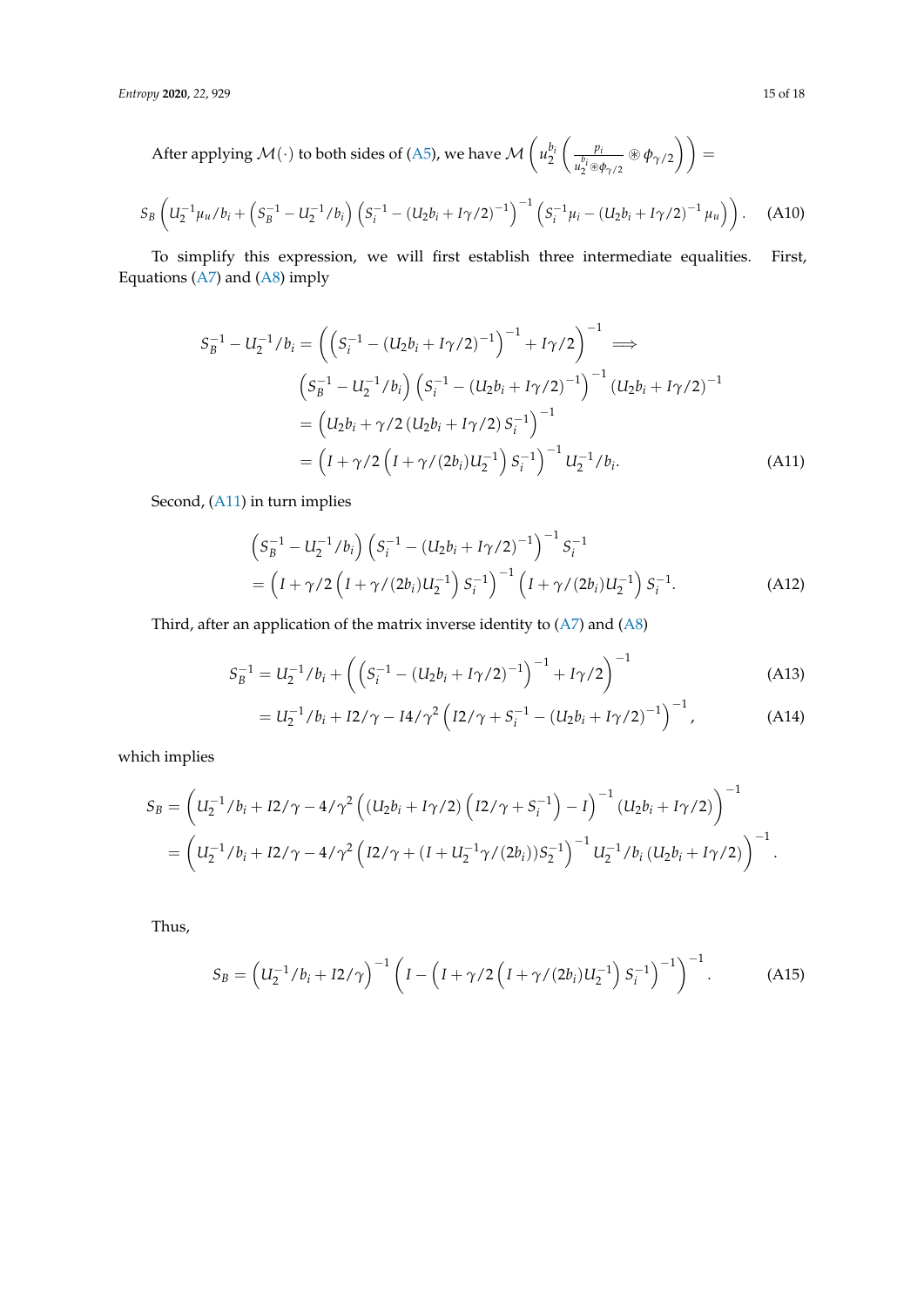*Entropy* **2020**, *22*, 929 16 of 18

We will start with the coefficient on  $\mu_u$  in [\(A10\)](#page-14-1). The equalities [\(A11\)](#page-14-0) and [\(A15\)](#page-14-2) imply that this term is equal to

$$
S_B \left( U_2^{-1}/b_i - \left( S_B^{-1} - U_2^{-1}/b_i \right) \left( S_i^{-1} - \left( U_2 b_i + I \gamma / 2 \right)^{-1} \right)^{-1} \left( U_2 b_i + I \gamma / 2 \right)^{-1} \right) \mu_u
$$
  
=  $\left( U_2^{-1}/b_i + I2/\gamma \right)^{-1} \left( I - \left( I + \gamma / 2 \left( I + \gamma / (2b_i) U_2^{-1} \right) S_i^{-1} \right)^{-1} \right)^{-1}$   

$$
\times \left( I - \left( I + \gamma / 2 \left( I + \gamma / (2b_i) U_2^{-1} \right) S_i^{-1} \right)^{-1} \right) U_2^{-1} / b_i \mu_u
$$
  
=  $\left( U_2^{-1}/b_i + I2/\gamma \right)^{-1} U_2^{-1} / b_i \mu_u$   
=  $\left( I + U_2 2b_i / \gamma \right)^{-1} \mu_u.$ 

The equalities [\(A12\)](#page-14-3) and [\(A15\)](#page-14-2) imply that the coefficient on  $\mu_i$  in [\(A10\)](#page-14-1) can be written as

$$
S_B \left( S_B^{-1} - U_2^{-1} / b_i \right) \left( S_i^{-1} - (U_2 b_i + I \gamma / 2)^{-1} \right)^{-1} S_i^{-1} \mu_i
$$
  
= 
$$
\left( U_2^{-1} / b_i + I2 / \gamma \right)^{-1} \left( I - \left( I + S_i^{-1} \gamma / 2 + U_2^{-1} S_i^{-1} / b_i \gamma^2 / 4 \right)^{-1} \right)^{-1}
$$
  

$$
\times \left( I + \gamma / 2 \left( I + \gamma / (2b_i) U_2^{-1} \right) S_i^{-1} \right)^{-1} \left( I + \gamma / (2b_i) U_2^{-1} \right) S_i^{-1} \mu_i
$$
  
= 
$$
\left( U_2^{-1} / b_i + I2 / \gamma \right)^{-1} \left( \gamma / 2 \left( I + \gamma / (2b_i) U_2^{-1} \right) S_i^{-1} \right)^{-1} \left( I + \gamma / (2b_i) U_2^{-1} \right) S_i^{-1} \mu_i
$$
  
= 
$$
\left( U_2^{-1} \gamma / (2b_i) + I \right)^{-1} \mu_i.
$$

After combining these terms, we can define [\(A10\)](#page-14-1) as the solution to

$$
\mu_q = (I + U_2 2b_i / \gamma)^{-1} \mu_u + \left( U_2^{-1} \gamma / (2b_i) + I \right)^{-1} \mu_i \implies
$$
  

$$
(I + U_2 2b_i / \gamma) \left( \mu_q - \left( U_2^{-1} \gamma / (2b_i) + I \right)^{-1} \mu_i \right) = \mu_u \implies
$$
  

$$
(I + U_2 2b_1 / \gamma) \left( \mu_q - \left( U_2^{-1} \gamma / (2b_1) + I \right)^{-1} \mu_1 \right) = (I + U_2 2/\gamma) \left( \mu_q - \left( U_2^{-1} \gamma / 2 + I \right)^{-1} \mu_2 \right).
$$

Since the matrix inverse identity also implies

$$
\left(U_2^{-1}\gamma/(2b_i)+I\right)^{-1}=I-(U_22b_i/\gamma+I)^{-1},
$$

we have

$$
(I + U22/\gamma) \mu_q - U22/\gamma \mu_2 = (I + U22b1/\gamma) \mu_q - U22b1/\gamma \mu_1 \implies
$$
  
\n
$$
(1 - b1) \mu_q = \mu_2 - b_1 \mu_1 \implies
$$
  
\n
$$
(1 + \lambda/(1 - \lambda)) \mu_q = \mu_2 + \lambda/(1 - \lambda)\mu_1 \implies
$$
  
\n
$$
\mu_q = \mu_2(1 - \lambda) + \lambda \mu_1.
$$

 $\Box$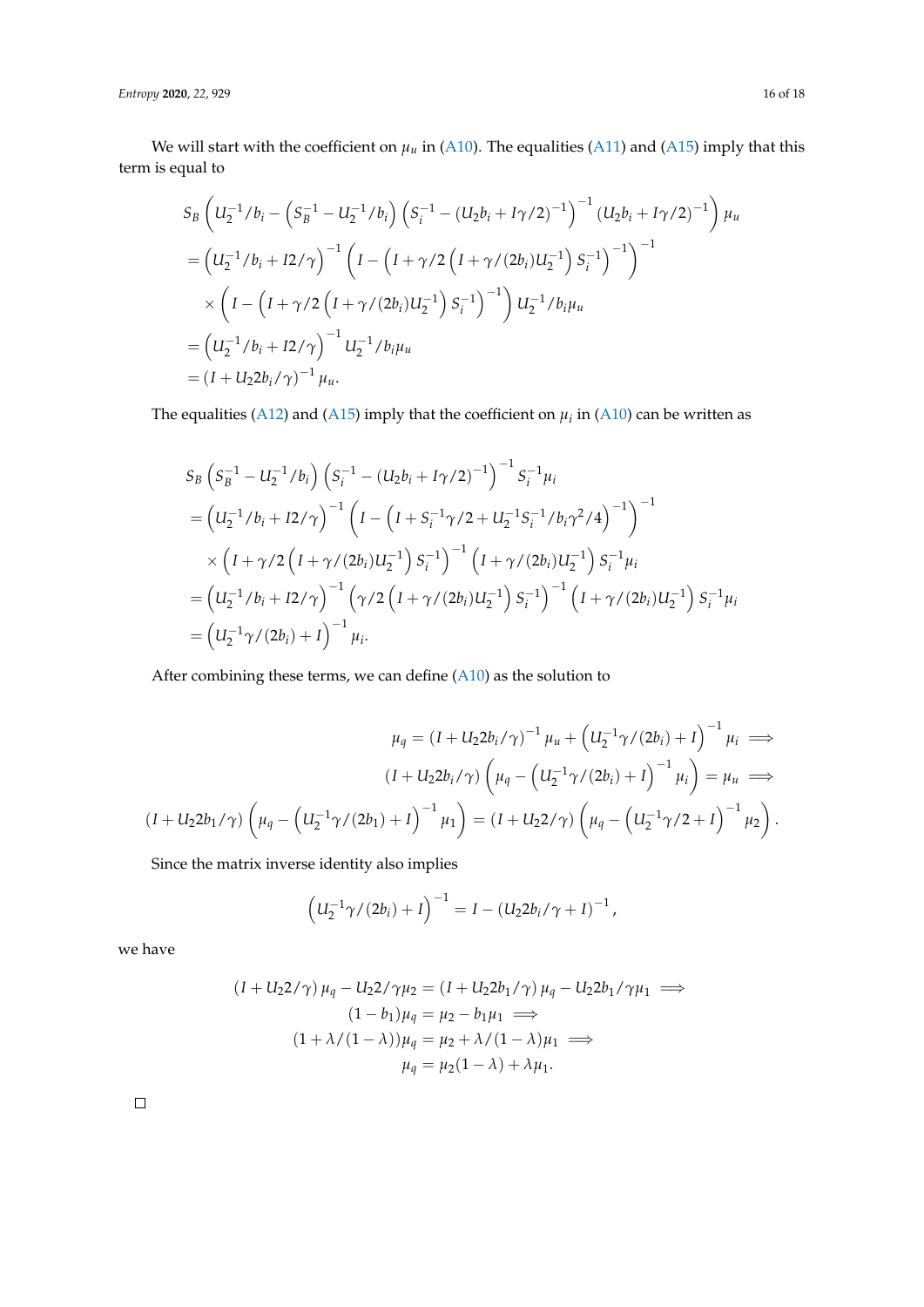# **References**

- <span id="page-16-0"></span>1. Geweke, J.; Amisano, G. Optimal prediction pools. *J. Econom.* **2011**, *164*, 130–141. [\[CrossRef\]](http://dx.doi.org/10.1016/j.jeconom.2011.02.017)
- <span id="page-16-8"></span>2. Lichtendahl, K.C.; Grushka-Cockayne, Y.; Winkler, R. Is it better to average probabilities or quantiles. *Manag. Sci.* **2013**, *59*, 1594–1611. [\[CrossRef\]](http://dx.doi.org/10.1287/mnsc.1120.1667)
- <span id="page-16-1"></span>3. Busetti, F. Quantile aggregation of density forecasts. *Oxf. Bullet. Econom. Stat.* **2017**, *79*, 495–512. [\[CrossRef\]](http://dx.doi.org/10.1111/obes.12163)
- <span id="page-16-2"></span>4. Benamou, J.; Carlier, G.; Cuturi, M.; Nenna, L.; Peyre, G. Iterative Bregman projections for regularized transportation problems. *SIAM J. Sci. Comput.* **2015**, *37*, 1111–1138. [\[CrossRef\]](http://dx.doi.org/10.1137/141000439)
- <span id="page-16-3"></span>5. Janati, H.; Cuturi, M.; Gramfort, A. Debiased Sinkhorn barycenters. *arxiv* **2020**, arXiv:2006.02575.
- <span id="page-16-4"></span>6. Timmermann, A. Forecast combinations. In *Handbook of Economic Forecasting*; Elsevier: Amsterdam, The Netherlands, 2006; Volume 1, pp. 135–196.
- <span id="page-16-5"></span>7. Clemen, R. Combining forecasts: A review and annotated bibliography. *Int. J. Forecast.* **1989**, *5*, 559–583. [\[CrossRef\]](http://dx.doi.org/10.1016/0169-2070(89)90012-5)
- <span id="page-16-6"></span>8. Villani, C. *Topics in Optimal Transportation*; American Mathematical Soc.: Providence, RI, USA, 2003; Volume 58.
- <span id="page-16-7"></span>9. Galichon, A. *Optimal Transport Methods in Economics*; Princeton University Press: Princeton, NJ, USA, 2018.
- <span id="page-16-9"></span>10. Ratcliff, R. Group reaction time distributions and an analysis of distribution statistics. *Psychol. Bullet.* **1979**, *86*, 446–461. [\[CrossRef\]](http://dx.doi.org/10.1037/0033-2909.86.3.446)
- <span id="page-16-10"></span>11. Genest, C. Vincentization revisited. *Ann. Stat.* **1992**, *20*, 1137–1142. [\[CrossRef\]](http://dx.doi.org/10.1214/aos/1176348676)
- <span id="page-16-11"></span>12. Agueh, M.; Carlier, G. Barycenters in the Wasserstein space. *SIAM J. Math. Anal.* **2011**, *43*, 904–924. [\[CrossRef\]](http://dx.doi.org/10.1137/100805741)
- <span id="page-16-12"></span>13. Knott, M.; Smith, C.S. On a generalization of cyclic monotonicity and distances among random vectors. *Linear Algebra Appl.* **1994**, *199*, 363–371. [\[CrossRef\]](http://dx.doi.org/10.1016/0024-3795(94)90359-X)
- <span id="page-16-13"></span>14. Cuturi, M. Sinkhorn Distances: Lightspeed Computation of Optimal Transport. In Proceedings of the 27th Annual Conference on Neural Information Processing Systems, Lake Tahoe, NV, USA, 5–10 December 2013.
- <span id="page-16-14"></span>15. Peyré, G.; Cuturi, M. Computational optimal transport: With applications to data science. *Found. Trends Mach. Learn.* **2019**, *11*, 355–607. [\[CrossRef\]](http://dx.doi.org/10.1561/2200000073)
- <span id="page-16-15"></span>16. Sinkhorn, R. Diagonal equivalence to matrices with prescribed row and column sums. *Am. Math. Mon.* **1967**, *74*, 402–405. [\[CrossRef\]](http://dx.doi.org/10.2307/2314570)
- <span id="page-16-16"></span>17. Ran, A.C.; Reurings, M.C. A fixed point theorem in partially ordered sets and some applications to matrix equations. *Proc. Am. Math. Soc.* **2004**, *132*, 1435–1443. [\[CrossRef\]](http://dx.doi.org/10.1090/S0002-9939-03-07220-4)
- <span id="page-16-17"></span>18. Cuturi, M.; Doucet, A. Fast computation of Wasserstein barycenters. In Proceedings of the 31st International Conference on Machine Learning, Beijing, China, 21–26 June 2014.
- <span id="page-16-24"></span>19. Solomon, J.; De Goes, F.; Peyré, G.; Cuturi, M.; Butscher, A.; Nguyen, A.; Du, T.; Guibas, L. Convolutional Wasserstein distances: Efficient optimal transportation on geometric domains. *ACM Trans. Graph.* **2015**, *34*, 66. [\[CrossRef\]](http://dx.doi.org/10.1145/2766963)
- 20. Dvurechensky, P.; Dvinskikh, D. Gasnikov, A.; Uribe, C.; Nedic, A. Decentralize and randomize: Faster algorithm for Wasserstein barycenters. In Proceedings of the Annual Conference on Neural Information Processing Systems 2018, Montreal, QC, Canada, 3–8 December 2018.
- 21. Kroshnin, A.; Tupitsa, N.; Dvinskikh, D.; Dvurechensky, P.; Gasnikov, A.; Uribe, C. On the complexity of approximating Wasserstein barycenters. In Proceedings of the 36th International Conference on Machine Learning, Long Beach, CA, USA, 10–15 June 2019.
- 22. Lin, T.; Ho, N.; Chen, X.; Cuturi, M.; Jordan, M.I. Fixed-support Wasserstein barycenters: Computational hardness and fast algorithm. *arXiv* **2020**, arXiv:2002.04783v4.
- <span id="page-16-18"></span>23. Lin, T.; Ho, N.; Cuturi, M.; Jordan, M.I. On the complexity of approximating multimarginal optimal transport. *arXiv* **2020**, arXiv:1910.00152v2.
- <span id="page-16-19"></span>24. Janati, H.; Muzellec, B.; Peyré, G.; Cuturi, M. Entropic optimal transport between (unbalanced) Gaussian measures has a closed form. *arXiv* **2020**, arXiv:2006.02572.
- <span id="page-16-20"></span>25. Mallasto, A.; Gerolin, A.; Minh, H.Q. Entropy-regularized 2-Wasserstein distance between Gaussian measures. *arXiv* **2020**, arXiv:2006.03416.
- <span id="page-16-21"></span>26. Del Negro, M.; Hasegawa, R.; Schorfheide, F. Dynamic prediction pools: An investigation of financial frictions and forecasting performance. *J. Econom.* **2016**, *192*, 391–405. [\[CrossRef\]](http://dx.doi.org/10.1016/j.jeconom.2016.02.006)
- <span id="page-16-22"></span>27. White, H. Maximum likelihood estimation of misspecified models. *Econometrica* **1982**, *50*, 1–25. [\[CrossRef\]](http://dx.doi.org/10.2307/1912526)
- <span id="page-16-23"></span>28. Bollerslev, T.; Wooldridge, J.M. Quasi-maximum likelihood estimation and inference in dynamic models with time-varying covariances. *Econom. Rev.* **1992**, *11*, 143–172. [\[CrossRef\]](http://dx.doi.org/10.1080/07474939208800229)